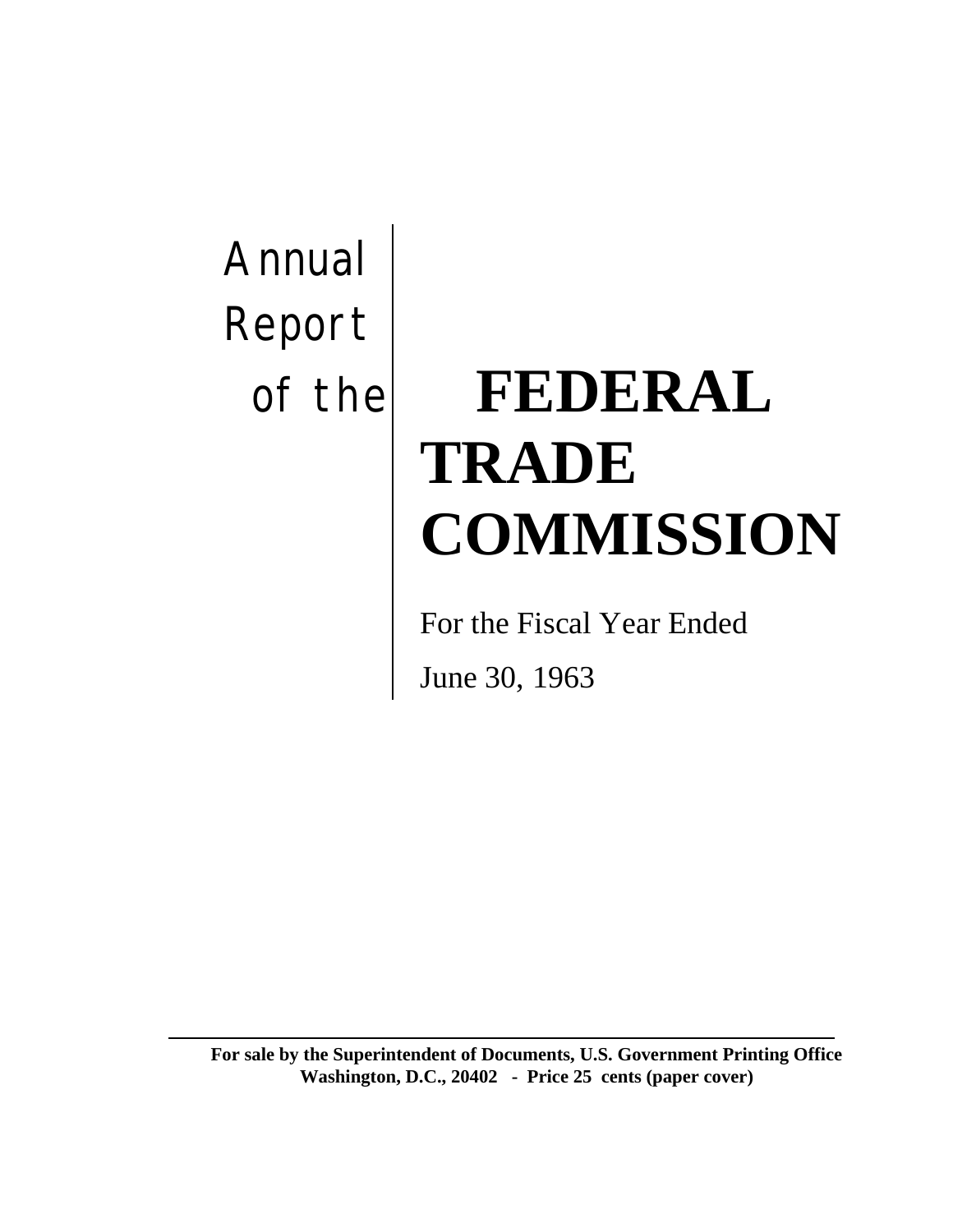#### Federal Trade Commission

PAUL RAND DIXON, Chairman SIGURD ANDERSON, Commissioner PHILIP ELMAN, Commissioner EVERETTE MACINTYRE, Commissioner A. LEON HIGGINBOTHAM, Jr., Commissioner

JOHN V. BUFFINGTON, Assistant to Chairman

JOSEPH W. SHEA, Secretary

JOHN N. WHEELOCK, Executive Director FRANK C. HALE, Program Review Officer JAMES MCI. HENDERSON, General Counsel EARL J. KOLB, Director of Hearing Examiners DANIEL J. MURPHY, Director Bureau of Deceptive Practices WILLARD F. MUELLER, Director Bureau of Economics SAMUEL L. WILLIAMS, Director Bureau of Field Operations CHALMERS B. YARLEY, Director Bureau of Industry Guidance JOSEPH E. SHEEHY, Director Bureau of Restraint of Trade HENRY D. STRINGER, Director Bureau of Textiles and Furs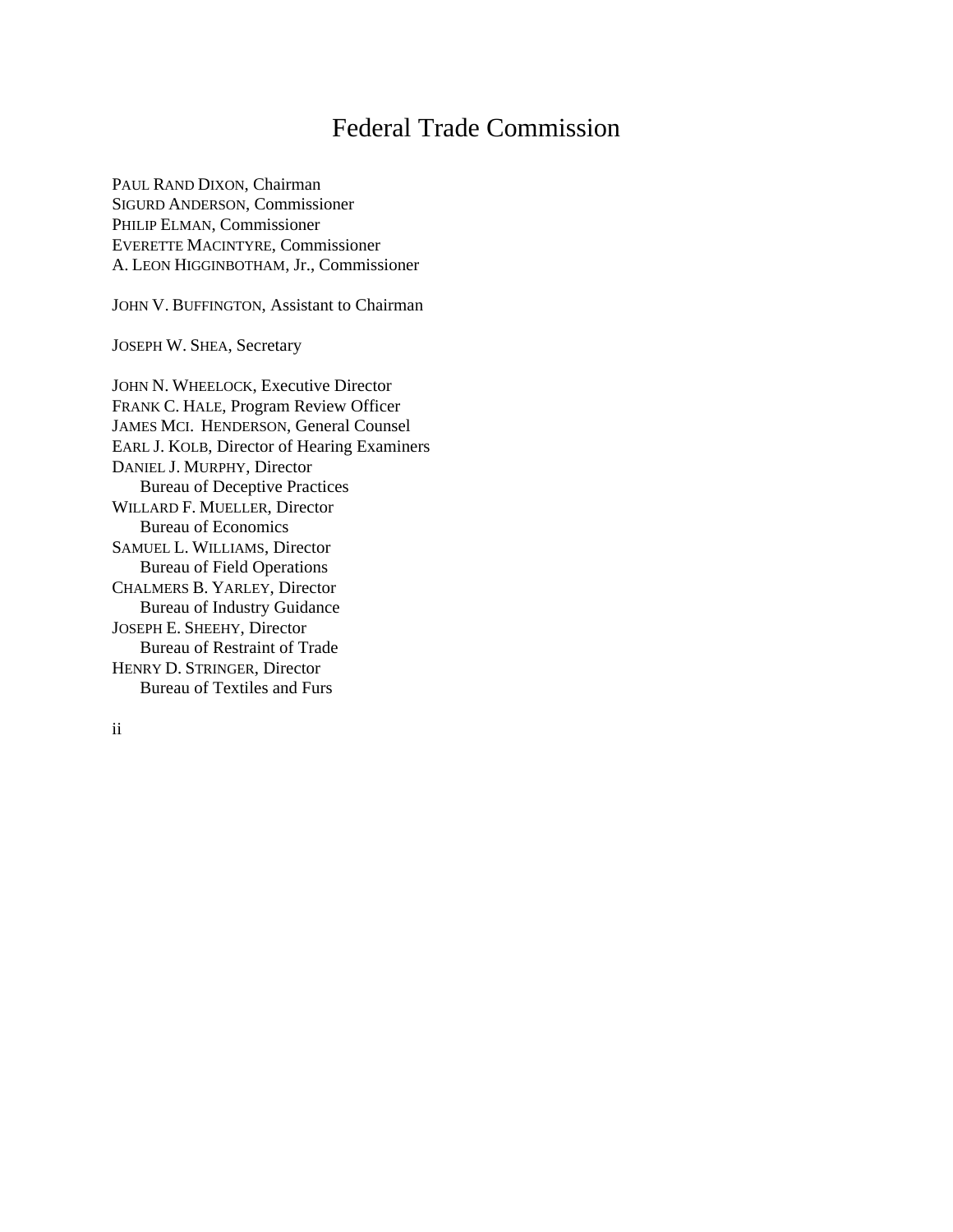#### EXECUTIVE OFFICES OF THE FEDERAL TRADE COMMISSION

#### Pennsylvania Avenue at Sixth Street Northwest, Washington, D.C. 20580

#### Field Offices

| 30 Church St., New York, N.Y., 10007       | Room 10511, U.S. Courthouse and Federal                            |  |
|--------------------------------------------|--------------------------------------------------------------------|--|
| Room 1310, 226 West Jackson Boulevard,     | Building, 515 Rusk Avenue, Houston,                                |  |
| Chicago, Ill., 60606                       | Tex., 77002                                                        |  |
| Room 306, Pacific Building, San Francisco, | Room 811, U.S. Courthouse, Seattle, Wash.,                         |  |
| Calif., 94103                              | 98104                                                              |  |
| Room 1212, 215 West Seventh Street, Los    | Room 1128, Standard Building, Cleveland,                           |  |
| Angeles, Calif., 90014                     | Ohio, 44113                                                        |  |
| Room 1001, 131 State Street, Boston, Mass, | Room 2806, Federal Office Building, Kansas                         |  |
| 02109                                      | City, Mo., 64106                                                   |  |
| Room 1000, Masonic Temple Building, New    | Room 915, Forsyth Building, Atlanta, Ga.,                          |  |
| Orleans, La., 70130                        | 30303                                                              |  |
|                                            | Anderson Building, 450 West Broad St., Falls<br>Church, Va., 22046 |  |

Field Stations for Textiles and Furs in Addition to the Above Branch Offices

| Room 1003-c, U.S. Court and Custom House,<br>St. Louis, Mo., 63101 | 53 Long Lane, Upper Darby, Pa., 19082     |
|--------------------------------------------------------------------|-------------------------------------------|
| Room 405, Thomas Building, 1314 Wood St.,                          | Room 647, Equitable Building, 730 17th    |
| Dallas, Tex., 75202                                                | Street, Denver, Colo., 80202              |
| Room 204, 327 North Tryon Street, Charlotte,                       | Room 918, Metropolitan Bank Building, 117 |
| N.C., 28202                                                        | N.E. First Avenue, Miami, Fla., 33132     |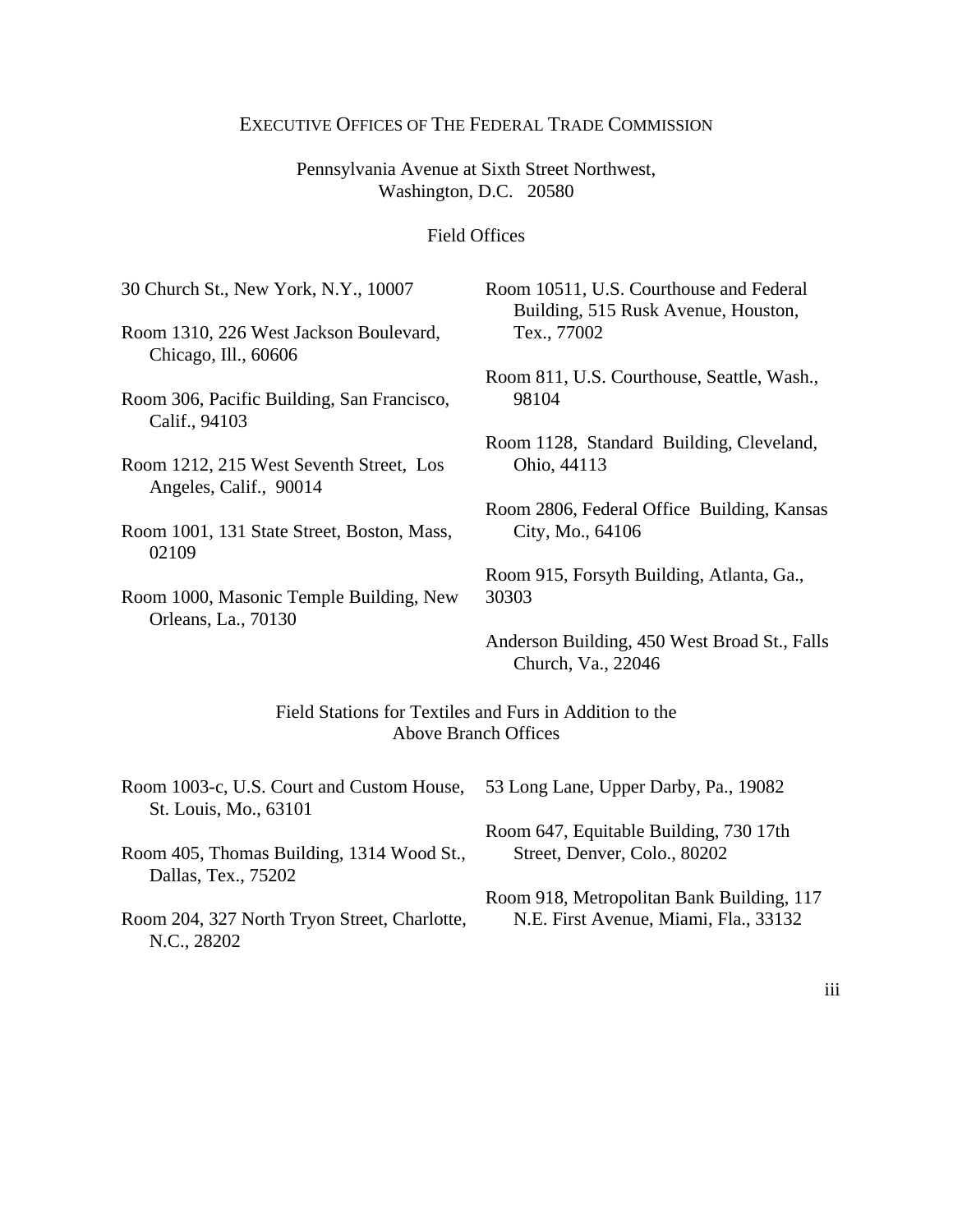## Letter of Transmittal

#### FEDERAL TRADE COMMISSION, Washington, D.C.

To the Congress of the United States:

It is a pleasure to transmit herewith the Forty-ninth Annual Report of the Federal Trade Commission, covering its accomplishments during the fiscal year ended June 30, 1963.

By direction of the Commission.

PAUL RAND DIXON,

Chairman.

THE PRESIDENT OF THE SENATE. THE SPEAKER OF THE HOUSE OF REPRESENTATIVES.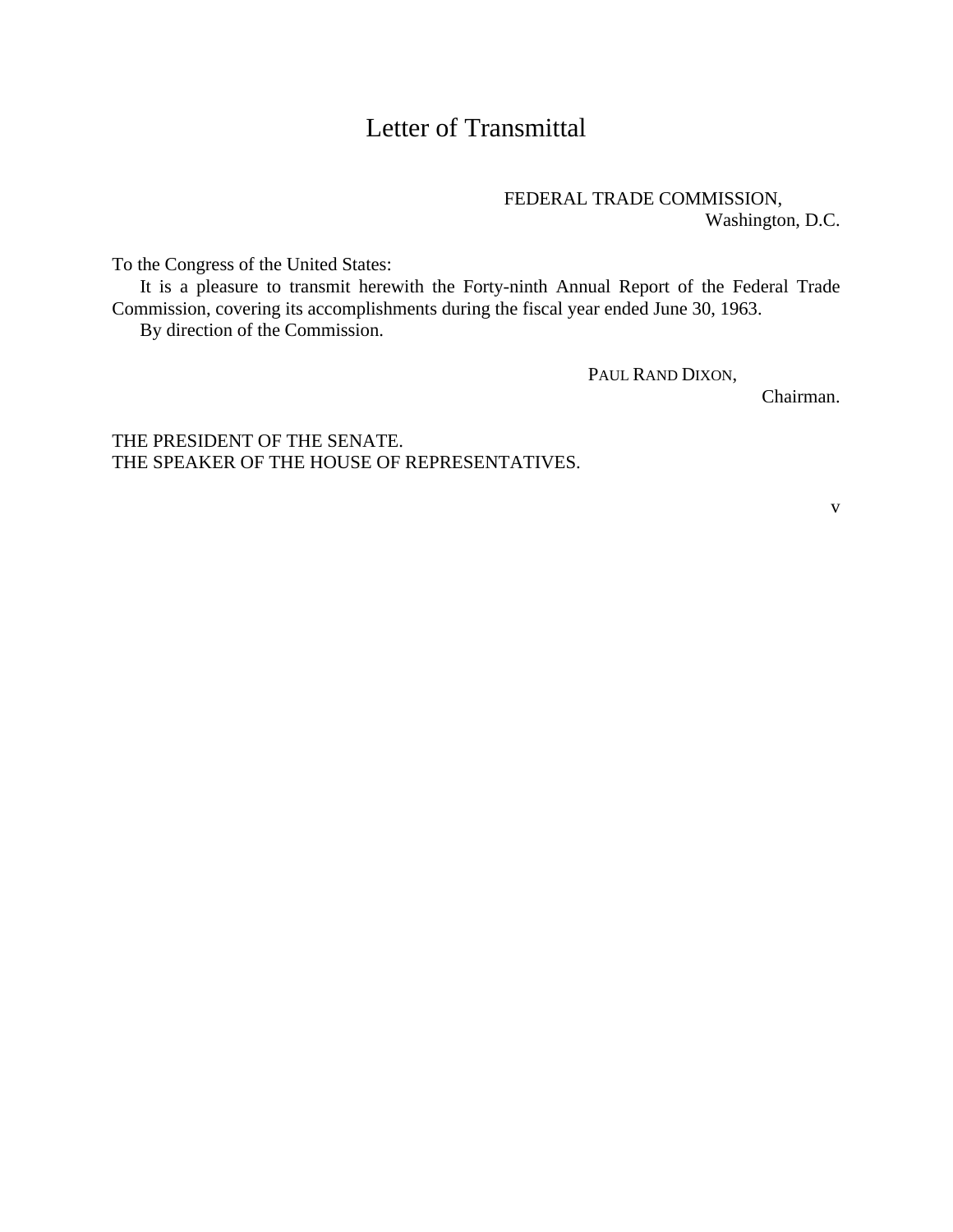# TABLE OF CONTENTS

| Chapter        | Page |
|----------------|------|
| $\mathbf{I}$ . |      |
| П.             |      |
| Ш.             |      |
| IV.            |      |
| V.             |      |
| VI.            |      |
| VII.           |      |
|                |      |
| IX.            |      |
|                |      |
|                |      |
|                |      |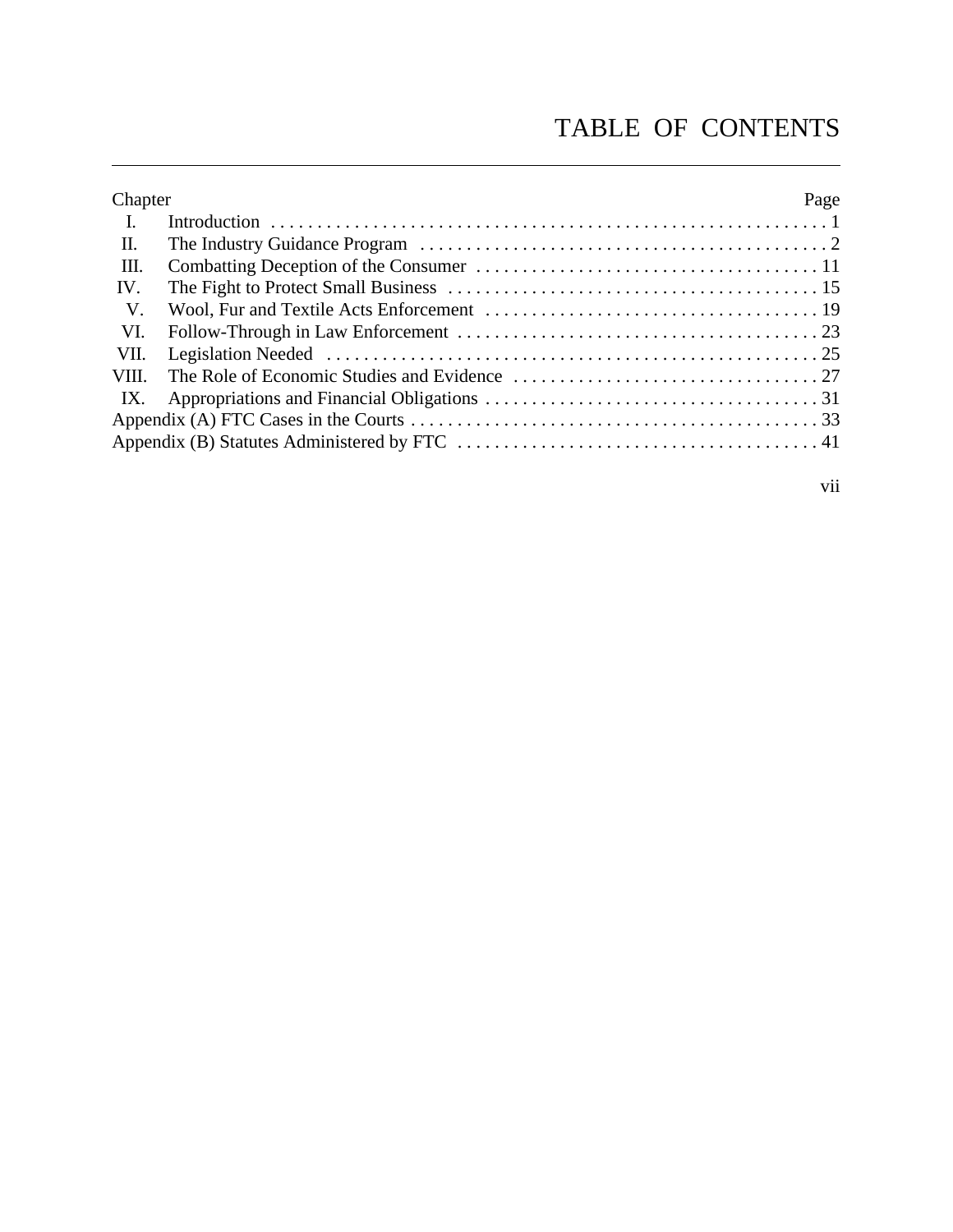#### INTRODUCTION

Two principal achievements highlighted the work of the Federal Trade Commission during the fiscal year 1963. It halted more illegal business practices than ever before in its 49-year history, and it expanded to an unprecedented degree its program for encouraging businessmen to abide voluntarily by the trade practice laws.

In hitting hard with formal orders where necessary and proffering guidance where the public interest could be protected without litigation, the Commission made a determined effort to fill the role for which it was created — to help reputable businessmen maintain a free, fair, and honest marketplace for the ultimate benefit of consumers.

To do this called for using both old and new tools. In many cases there was no acceptable alternative to halting a predator with an order to cease and desist; in others, the Commission had reason to believe the public interest would be adequately protected by explicit assurances that the illegal acts would be discontinued. In still other cases, where competition exerted heavy pressures, the eradication of an evil demanded simultaneous orders prohibiting at least the key members of the industry from engaging in it. On the other hand, where ignorance or misunderstanding of the law's requirements played an important part in undermining fair competition, the FTC's voluntary procedures were brought into play. Indeed, this area of the Commission's work was expanded by the introduction of new methods of forestalling illegal acts—a happy alternative to halting them after their damage had been done.

One of these methods—advisory opinions from the Commission itself—so accords with FTC's fundamental purpose to guide businessmen around the pitfalls of monopoly and deception that the Commission felt impelled to adopt it, even though it would add to an already heavy workload. Much faster and less costly than guidance

714——410—64—2 1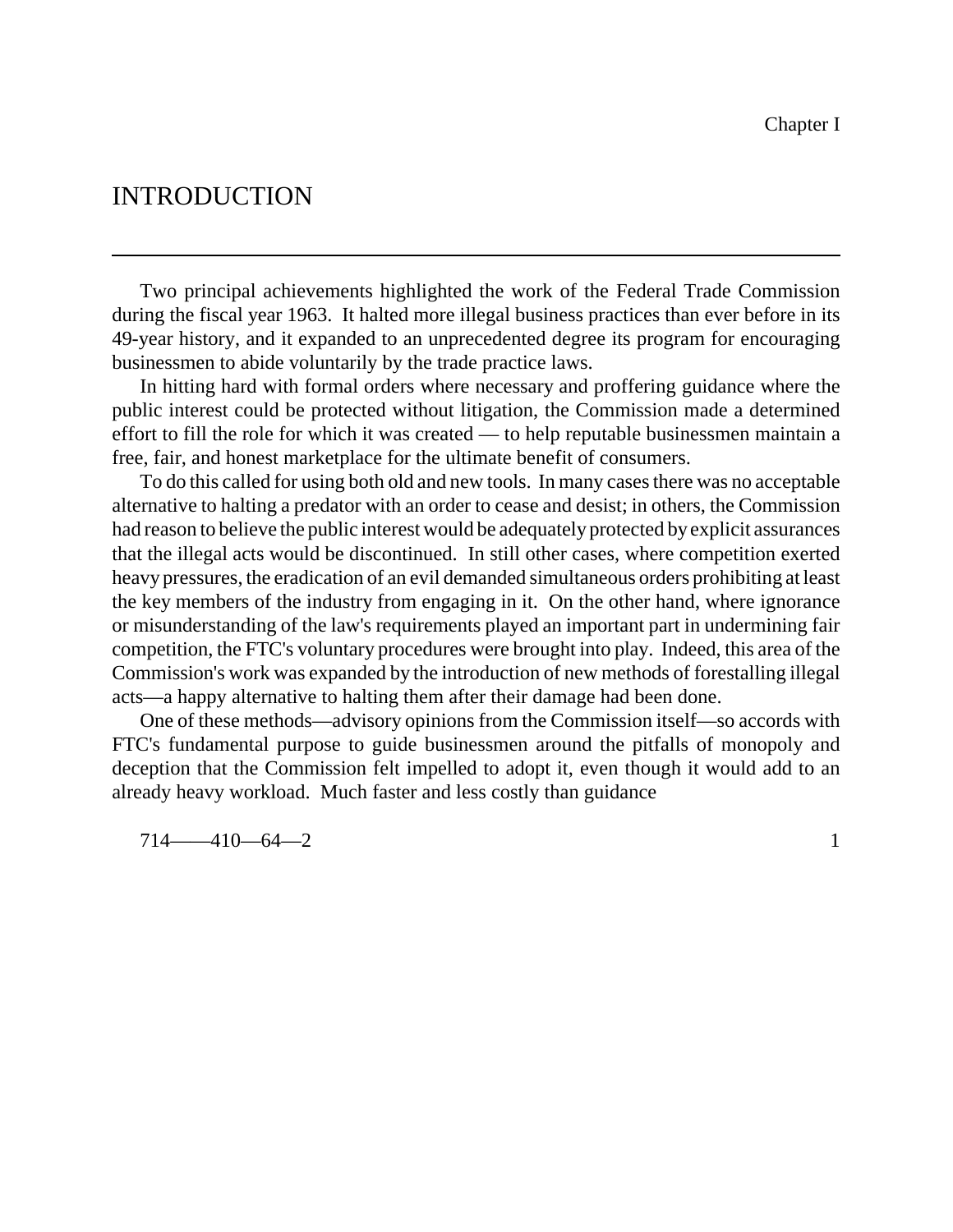by litigation, the new advisory opinions appraise with certainty the legality of any proposed course of action as it relates to the laws enforced by the FTC.

From the businessman's standpoint, an advisory opinion not only removes doubt as to FTC's position on whether his proposed action is legal, but his identity as an interested person is kept confidential. Unfortunately, this element of confidentiality has resulted in so little publicity for advisory opinions that very few businessmen—particularly small businessmen—are yet aware of their availability. Steps to publicize this new service are being taken.

Another innovation in the field of business guidance is the Trade Regulation Rule. Its purpose is to spell out specifically how the Commission will apply the law to a particular trade practice. Such rules are promulgated only after all interested parties have been given opportunity to be heard on the subject. The final rule serves to give wide notice to industry members as to what FTC considers illegal about a trade practice, with all doubts removed. And even though this new service has been in effect only since June 1, 1962, the reaction of reputable businessmen has been heartening. They consider such rules effective weapons against unscrupulous competitors who have been hiding behind a shield of confusion as to what is legal. Particularly persuasive is the fact that a Trade Regulation Rule may be relied upon by the FTC in an adversary proceeding.

It is this backstopping of guidance with mandatory action against those who refuse to comply with the law voluntarily that contributed so much during the year to the Commission's voluntary law compliance efforts.

The mandatory enforcement program was pursued vigorously.

While numbers of cases are but one indication of meaningful enforcement, the fiscal year's performance produced some impressive totals. A new all-time record was set with issuance of 454 cease and desist orders, including 261 in the antimonopoly field. The previous high was 407 orders in fiscal 1962. The 431 complaints issued was the second highest in FTC history, and of this number, 230 involved restraints of trade, far surpassing the previous record of 121 antimonopoly complaints in fiscal 1961.

Two factors bear importantly on numbers of formal actions the Commission takes. The first is that under the rules adopted by the FTC in fiscal 1962, the investigation of a case must be conducted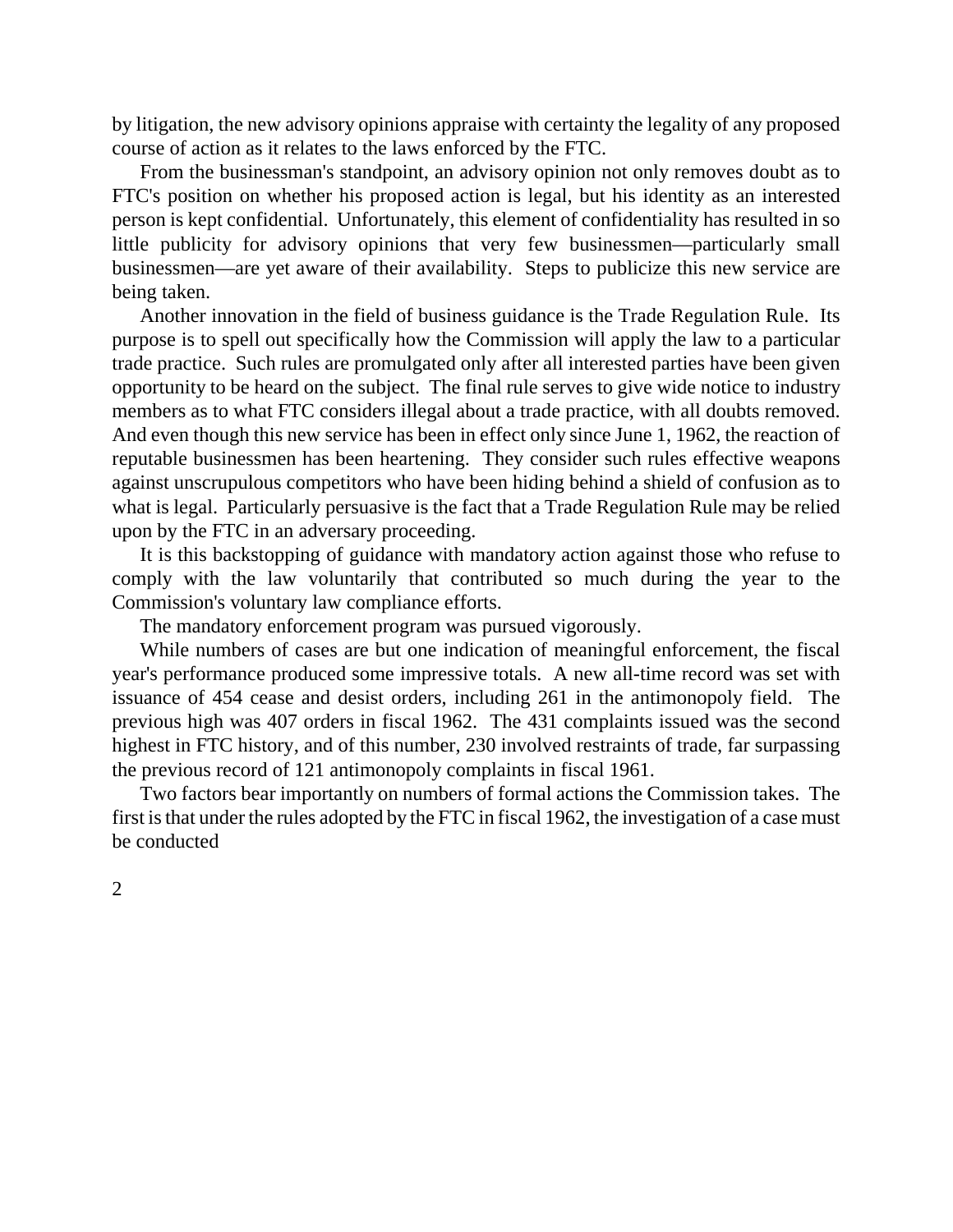more extensively than formerly was necessary inasmuch as FTC's staff must be prepared to go to trial on the issues of the case at any time after a respondent is served with the complaint. No longer are delays granted to provide belated investigations. This has the effect of preventing inadequately supported complaints, but, of course, makes for lesser numbers. (The same is true of new investigations, for the obvious reason that the staff is aware that it must be able to chew as much as it bites off. Certainly no good purpose is served by entering matters for investigation when the actual investigating would be inadequate or too long delayed.)

The second factor is that the Commission's determination of how best to cope with a widespread violation of law could either produce a flood of complaints, or, at the other extreme, none at all should it appear that the best approach, at least initially, is the voluntary one, such as the issuance of Industry Guides. In short, the ruling consideration is to stop the illegality, regardless of how many or how few formal actions result.

For example, a serious situation was brought to light during the year by a broad-scale investigation of illegal advertising and promotional allowances in the wearing apparel industry. To tackle it effectively required individual formal actions, for any lesser restraint undoubtedly could not have withstood the competitive pressures that existed in the industry. The Commission therefore offered 248 manufacturers of wearing apparel the opportunity to consent to a cease and desist order prohibiting violations of the Robinson-Patman Act's section 2(d) which outlaws discriminatory allowances. By the end of the fiscal year, 163 of these manufacturers had consented to take the order, and indications were that many others would follow suit.

Even the formal orders, however, could not entirely solve the problem. It was all too obvious that the wearing apparel industry was without any clear conception of what constituted compliance with section 2(d) ; so, FTC staff attorneys undertook to advise and educate industry members on how to comply with the orders. Informal discussions on proposed cooperative advertising programs were held with representatives of 110 consenting manufacturers, with the result that many misconceptions were cleared up, and a number of manufacturers set the example for the industry by insti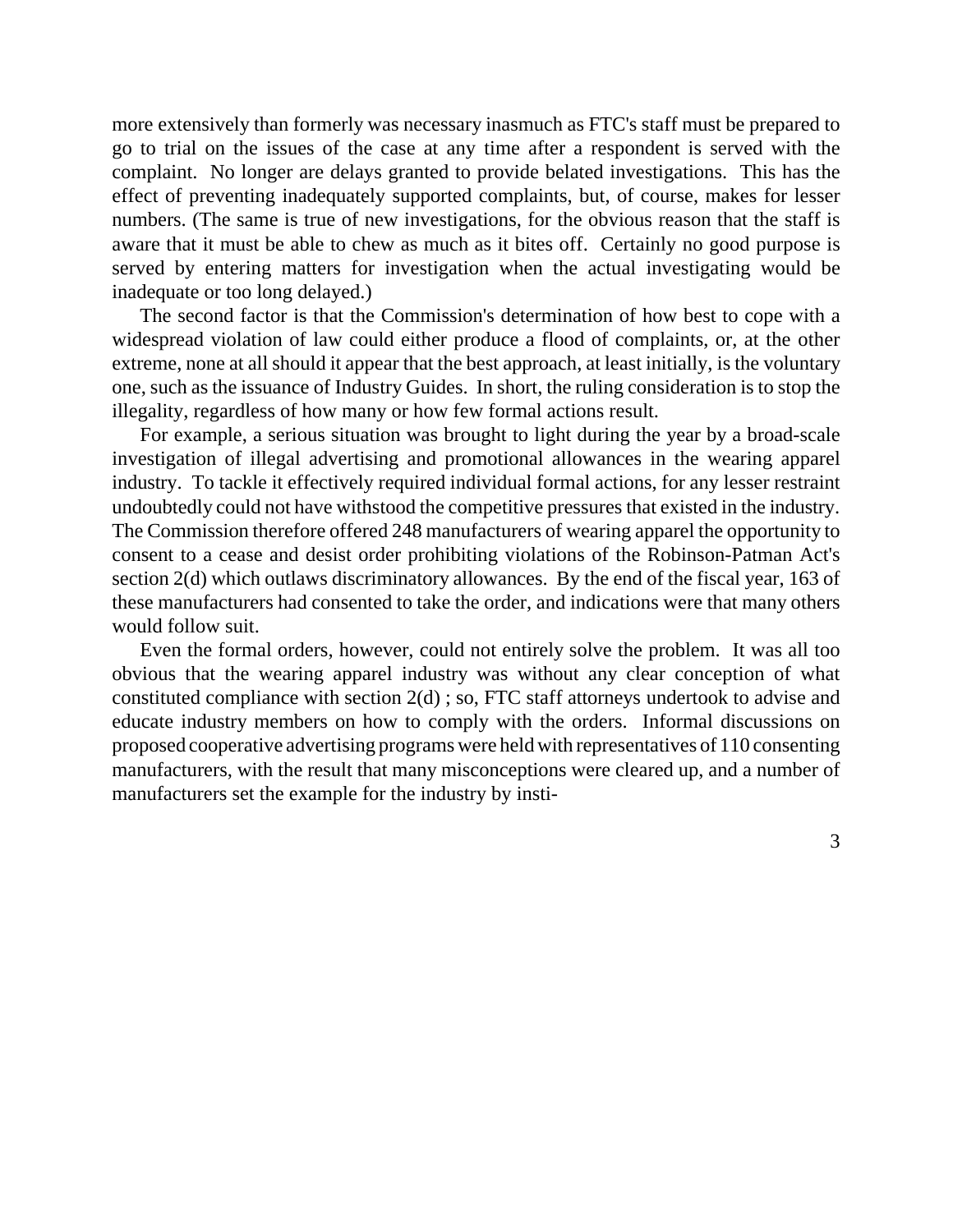tuting lawful cooperative advertising plans providing for proportionate payments to all competing customers.

Just as the foregoing problem resulted in a large number of formal orders, another situation—involving deceptive labeling of shoes—produced none at all during the year thanks to the Commission's decision to handle the difficulty by the issuance of an Industry Guide. Both problems demanded much of FTC's time and effort, thus illustrating that numbers of actions are but one measure of the agency's effectiveness.

Conclusion of cases by means of consent orders continued at about a 6 to 1 ratio over those contested. At the year's end, 381 consent orders had been issued compared to 65 that were litigated. Thus, the new procedure, introduced in fiscal 1962, was proving to be as workable and economical in time and money as had been hoped.

One new procedural development was the decision during the year to permit FTC's field offices to negotiate consent settlements at the investigational stage of a case. Under this program there were 27 consent settlements processed by these offices, and by the fiscal year's end, the Commission had adopted and issued 9 of these as consent orders. It hardly needs pointing out that this procedure is a real time saver both for FTC and respondents. The field offices, including a new one opened during the year in Los Angeles, also detailed attorneys to assist in the trial of docketed cases and to take part in investigational hearings as hearing officers and otherwise.

Applications for complaint from businessmen and the public continued to be received at a near record rate. The 5,871 received was second only to the previous year's 6,970 but was nearly a thousand more than in 1961 and about double the average of a decade ago. Here numbers have a considerable impact because only those that have some substance are considered to be applications. Each receives the consideration it warrants, and none is ignored. Even those applications where jurisdictional or public interest elements are lacking sometimes serve to signal incipient problems that bear watching.

In addition to the workload engendered by these applications (which include those from Members of Congress) and requests from other Government agencies (notably the Department of Jus-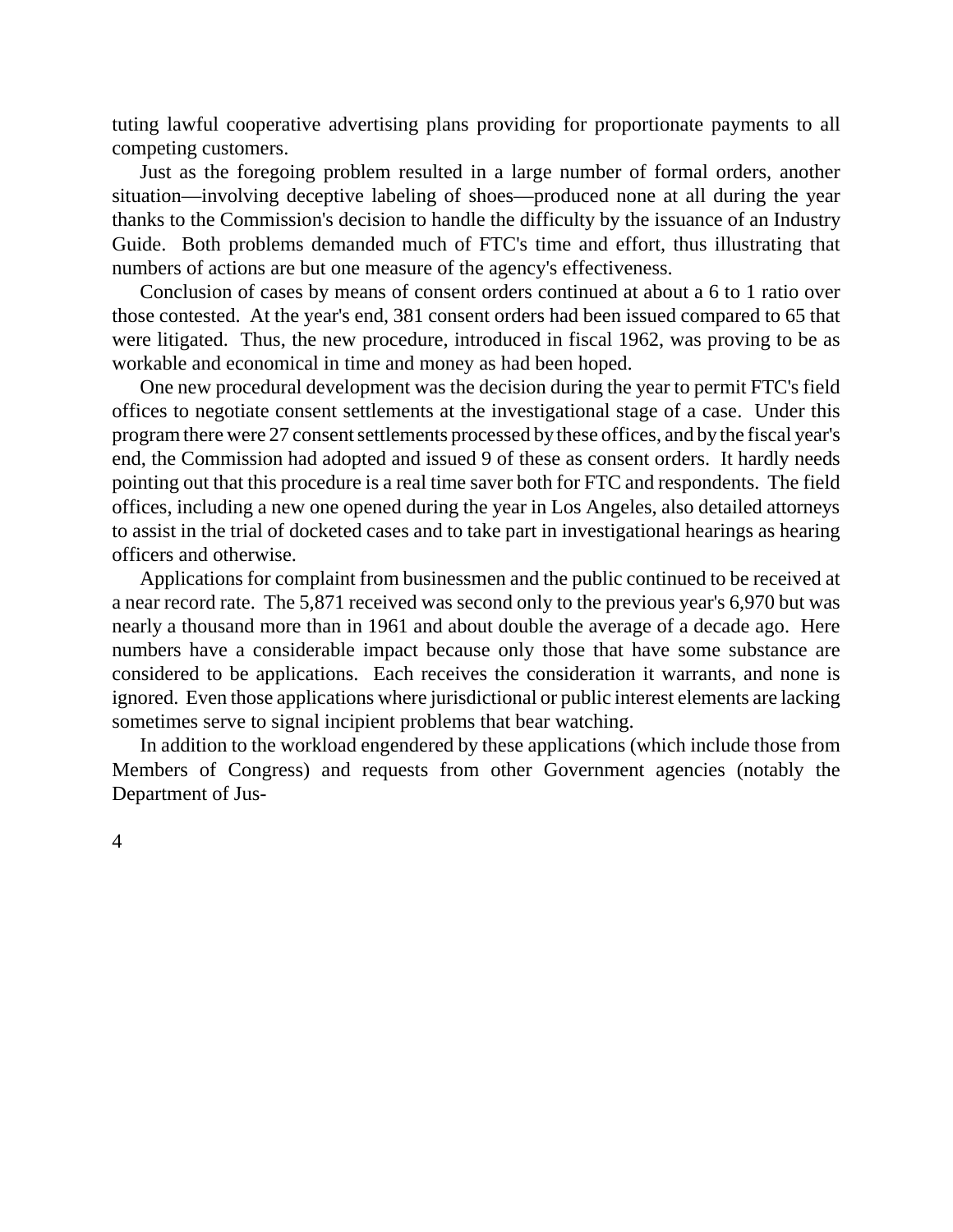tice), the Commission generates a great many actions itself. The reason for this is that too many law violations are not isolated but are engaged in by several competitors if not a great many. Thus, minimum good is accomplished by halting the illegal practices of the particular firm singled out by an application for complaint. The problem may well demand broader treatment, with the Commission initiating action against equally culpable competing firms.

Here the limiting factor is the money allocated to the Commission for law enforcement. Its appropriation for fiscal 1963 was \$11,472,500. With this, the Commission, aided by a staff of only 1,178, including clerks and stenographers, had immense statutory responsibilities. To illustrate, one of its duties is to prohibit all unfair methods of competition in commerce and all unfair or deceptive acts or practices in commerce in the United States.

Small wonder the Commission made a concerted effort during the year to encourage more voluntary law observance by business. By offering guidance and assistance to that vast majority of businessmen who prefer fair competition to the cut-throat variety and who share the public's indignation for all forms of deceit in selling, the Commission was better able to isolate willful violators of the law and proceed against them. Indeed, such isolation unquestionably prompted many violators to seek less conspicuous and less vulnerable positions within the law.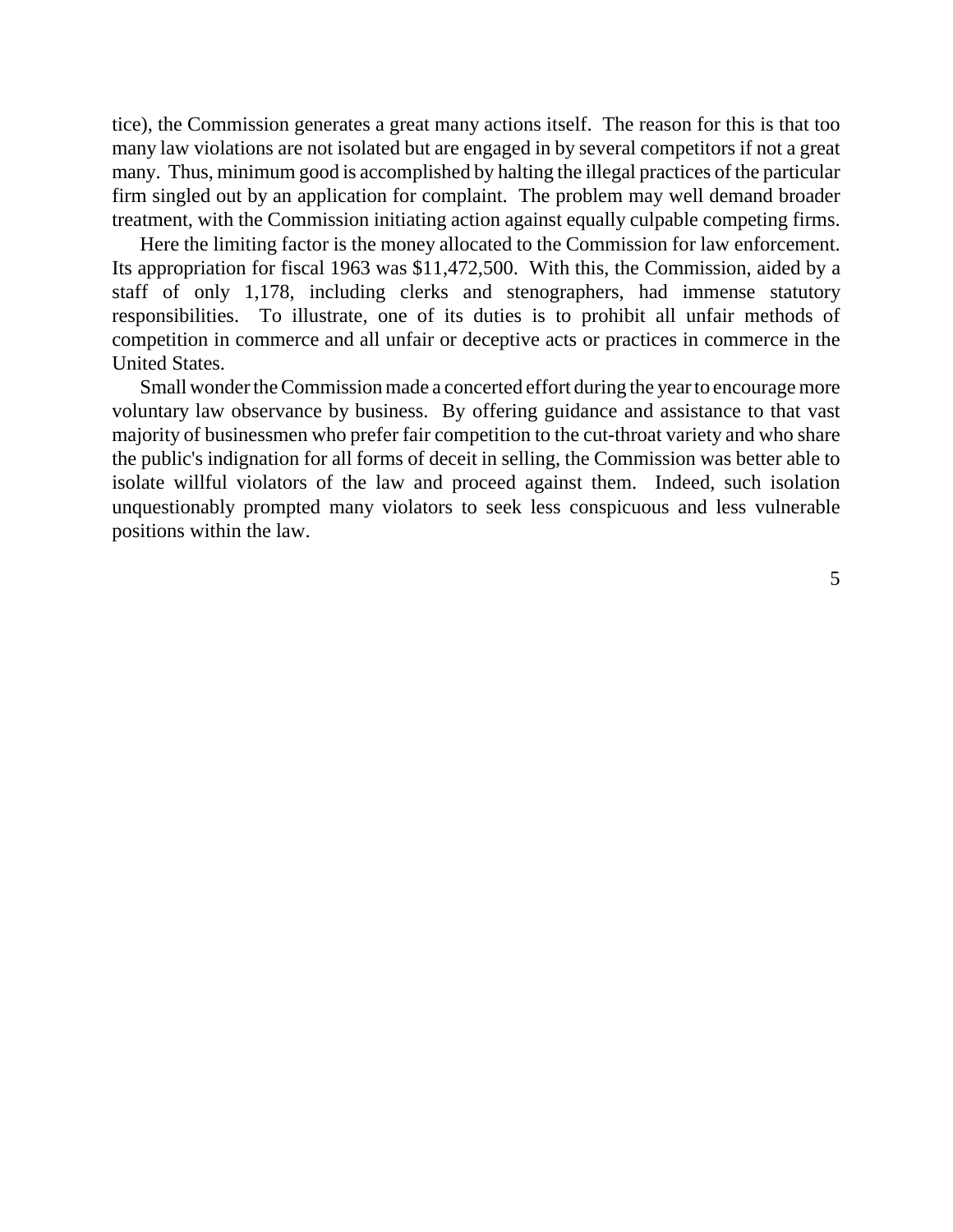## THE INDUSTRY GUIDANCE PROGRAM

Heretofore, there was no way in which a businessman could obtain a binding opinion from the FTC on whether his proposed course of action would violate the laws it enforces. He could consult with the Commission's staff, get the advice of his own lawyer, or study the laws himself, and still he could only guess asto what the Commission might or might not do. This is no longer true. The Advisory Opinion procedure, adopted June 1, 1962, was given its test this fiscal year, and the response of the business community demonstrated convincingly that the service is needed and wanted.

Legal problems presented for opinion covered the entire range of the Commission's work. The greatest number involved proposed cooperative advertising plans, while the most difficult involved proposed mergers and acquisitions. Other requests dealt with a wide variety of subjects, including group buying activities, functional and quantity discounts, refusals to deal, codes of ethics, and labeling of goods of foreign origin. In all, 183 requests for opinions were received with the Commission taking action on 62 by the end of the year and furnishing advisory opinions whenever practicable. The staff disposed of 81 other requests without the necessity of Commission action. Members of the advisory opinion staff also held 177 personal and 153 telephone conferences with businessmen to advise on how to avoid law violations, with the result that the callers frequently were satisfied that a formal advisory opinion from the Commission need not be sought.

While an Advisory Opinion serves to inform a businessman on the particular question he submits, Trade Regulation Rules are intended to advise all members of an industry as well as anybody else on what FTC considers unlawful. As previously mentioned, they are promulgated only after those interested have had a chance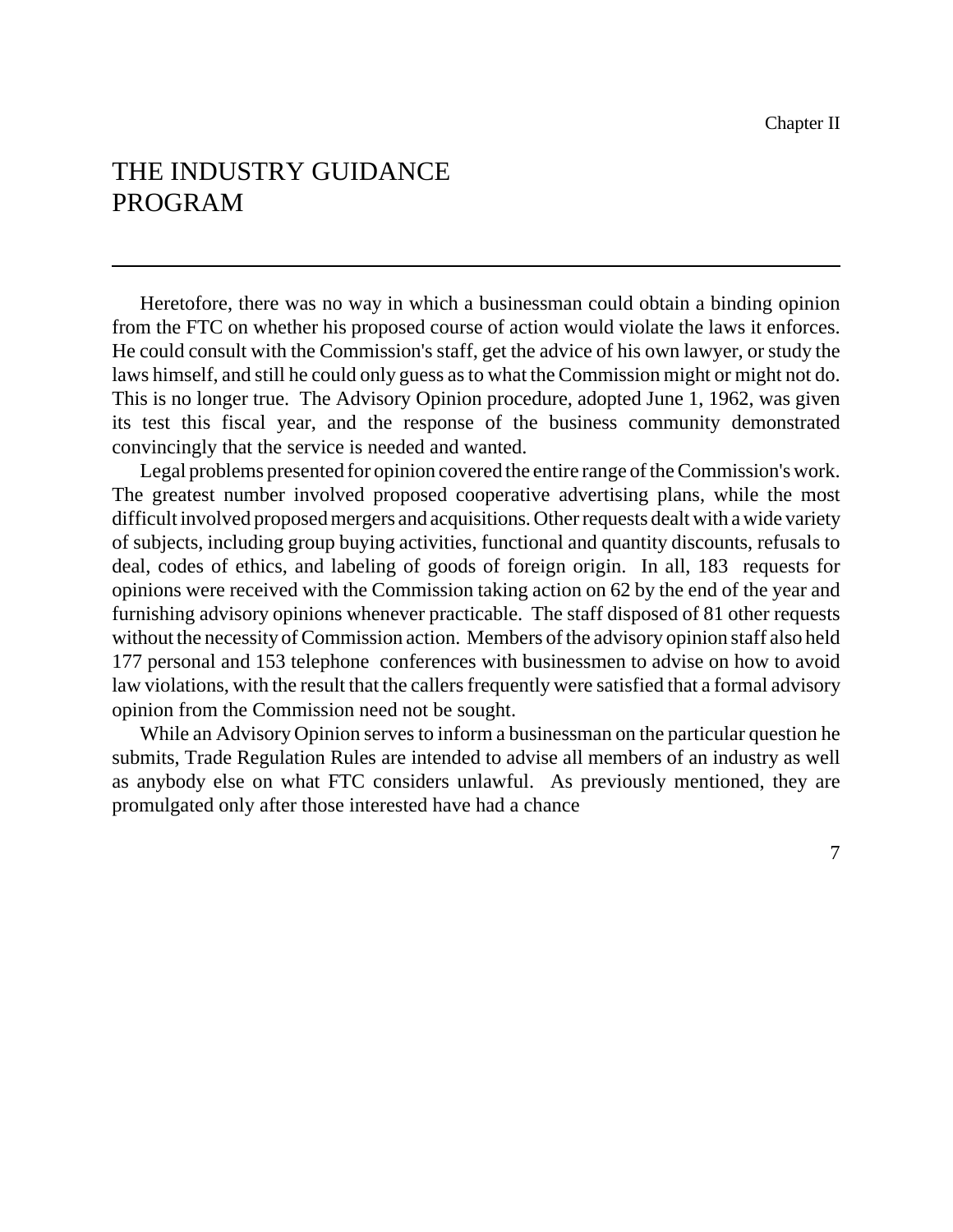to submit their views and may be relied upon by the FTC in an adversary proceeding, subject, of course, to procedural safeguards.

During the year, public hearings were held on rules concerning misrepresenting the size of sleeping bags and improper use of the word, "automatic," as descriptive of sewing machines. Five other Trade Regulation Rules were being readied for public hearings, and six others were receiving staff attention.

The longest established of the Commission's methods for obtaining voluntary compliance with the law is the Trade Practice Conference. For more than 40 years, TPC rules have served to inform members of a particular industry how their trade practices must be tailored to fit the laws FTC enforces. During fiscal 1963, TPC rules were promulgated for the wire rope and kosher food industries, bringing to 168 the total number of industries benefitting from such rules. Also, amended rules were issued for the mirror industry, and a public hearing was held as a step toward revising rules for the household furniture industry. Other TPC rules in the process of being formulated or revised were for the fresh fruit and vegetable, the radio and television, and the uniform industries.

Industry Guides, whose purpose isto clarify legal requirements as applied to a particular problem within an industry or common to many industries, were issued for Shoe Content Labeling and Advertising, and for Advertising of Radiation Monitoring Instruments. Guides for Fallout Shelters were amended. In addition, consideration was being given to the issuance of Guides for Mail Order Insurance and for the Advertising of Room Air Conditioners.

A significant innovation during the year wasthe holding of a public hearing to obtain the reaction of businessmen and the public to proposals regarding deceptive pricing and the use of the word "free." Prior to the hearing, proposed prohibitions on these matters were circulated to various affected groups together with an invitation either to attend the hearing or submit opinions on the subject in writing, or both. The response was gratifying, and the information received by the Commission will be very helpful in a further consideration of guides and rules on the subject. Apart from the value of the information received, such an approach to a problem does a great deal to foster genuine cooperation between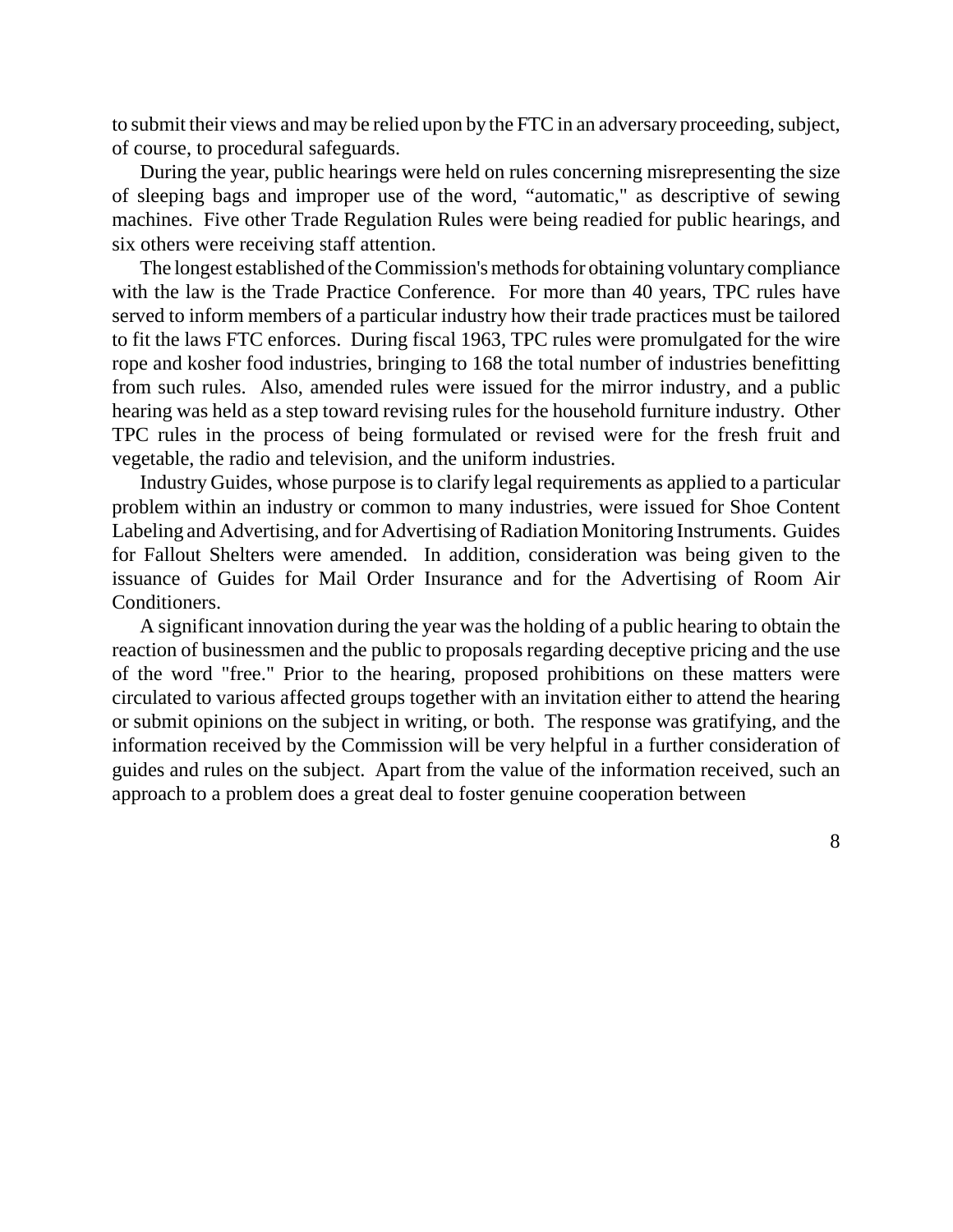the Commission and reputable business in attacking deception and anticompetitive business problems.

Under the program for obtaining voluntary compliance with trade practice rules and guides already promulgated, a total of 1,100 matters involving alleged violations were dealt with. Of these, 347 were disposed of by assurances that they would be stopped permanently. Many involved several unlawful practices, all of which were stopped voluntarily without the expense of investigation and litigation. At the fiscal year's close, there remained 276 matters which were receiving attention by the staff under this voluntary compliance procedure.

All apart from formal actions dealing with compliance, FTC's staff was able to handle by letter and telephone more than 1,500 requests from businessmen on how to resolve their difficulties in conforming their practices with the law.

714——410—64—3 9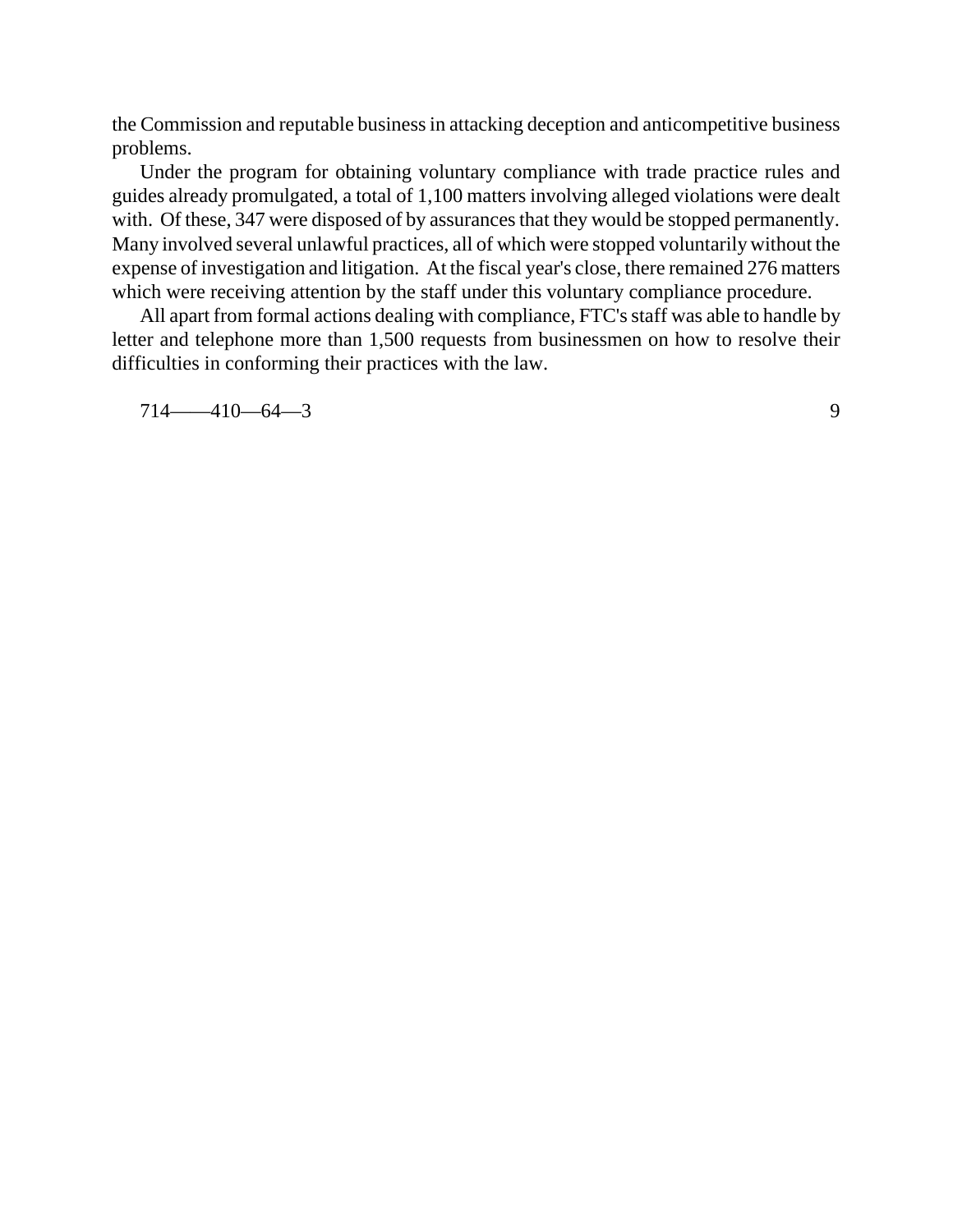# COMBATTING DECEPTION OF THE CONSUMER

About \$4 million of FTC's \$11 ½ million appropriation was spent during fiscal 1963 to halt the cheating of consumers, principally by false advertising. Under attack was that small but vicious portion of the Nation's \$12 billion advertising expenditure that was false and misleading and hence not only gypped the public but took business away from reputable advertisers.

Deceptive practices were analyzed to determine how widespread they might be and whether the FTC had money and manpower sufficient to attack them on a comprehensive, simultaneous basis rather than to halt only a few violators and hope (rather forlornly) that others would take heed and give up the same profitable racket. Wherever possible, deception was tackled on an industry-wide basis, by voluntary means if such gave promise of being effective and by grouped complaints otherwise.

To tackle exaggerated advertising of food supplements, principally vitamins and vitamin mineral combinations, the grouped complaint procedure was chosen as the better method. Aside from its economic effect, this advertising posed a threat to the health of consumers. By the fiscal year's end, 2 orders and 1 complaint had been issued and 36 other cases were in various stages of investigation or prosecution, with final action expected on at least a majority during 1964.

Another grouped action target in the food line involved sales practices and advertising for food plans and freezers whereby gross misrepresentations had been made for the savings in food costs available to purchasers. Also involved were false claims for the quality and quantity of the food. Each sales contract was for more than \$1,000 and was promptly discounted, leaving the purchaser with little recourse when he discovered the misrepresentation. Altogether, about 30 different actions were undertaken, of which 7 already have been concluded by consent orders to cease and desist.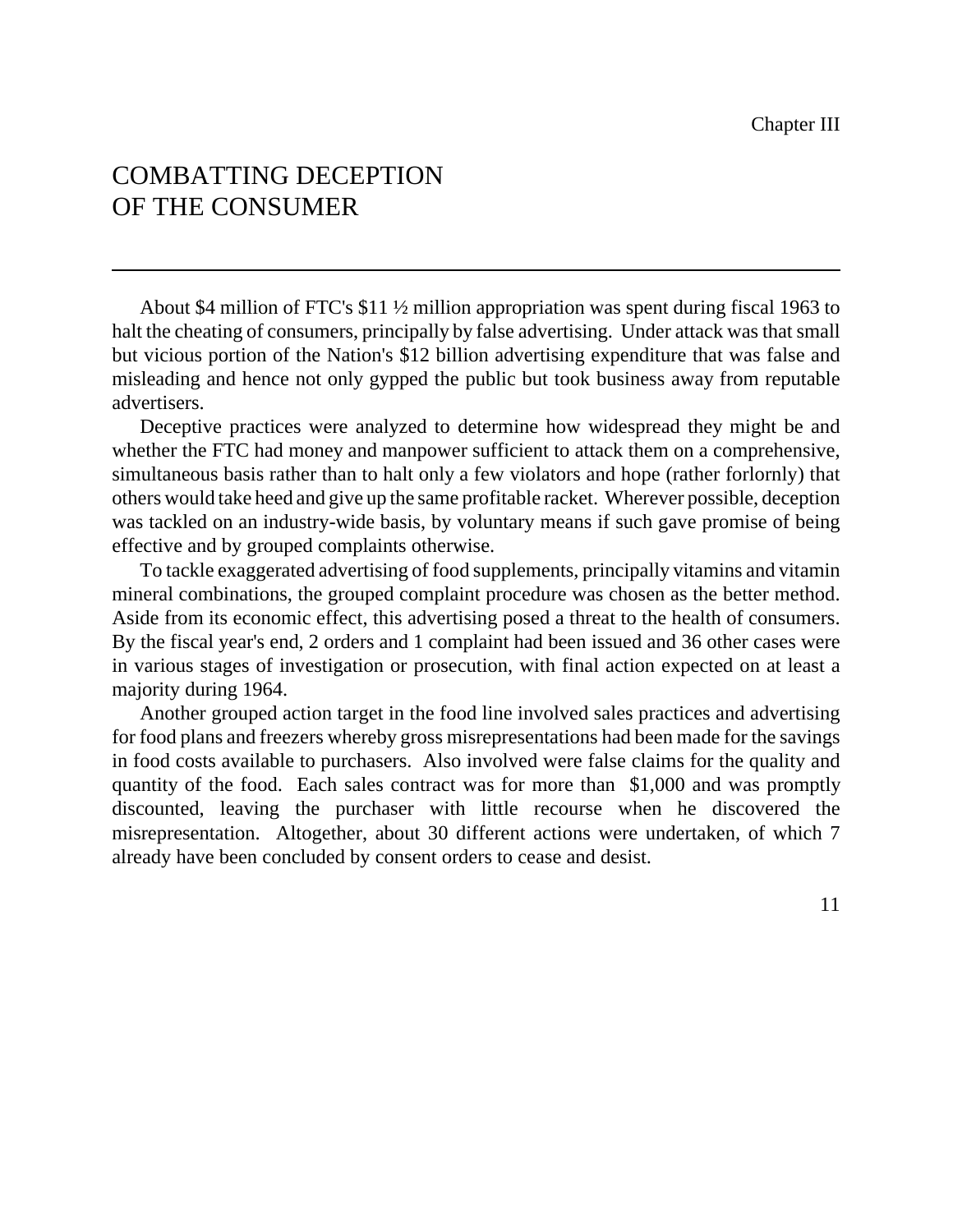In other actions affecting public health, FTC's scientific and medical staff was probing hard into what appears to be widespread false advertising of devices intended to filter or otherwise purify the air (frequently extolled as preventers of disease) ; of pesticide preparations, particularly advertising that might lead to misuse of the products with resultant danger to health; of preparations offered for the treatment of hemorrhoids; and of that far flung category of products that promise "cure" or "quick relief" from the common cold.

It might be pointed out that to lay the groundwork for such industrywide projects, a great deal of study, of conferring with medical specialists, and of clinical testing is necessary for the FTC to determine whether corrective action is warranted and to cope successfully with the elaborate defenses that respondents can be expected to erect.

Another major investigation on a nationwide basis was initiated by FTC to halt exaggerations by the mail order sellers of real estate, particularly for land in the winter-free areas of the South and Southwest. Fifteen investigations were undertaken, and by the year's end, two complaints had been issued.

Mail order sale of insurance also was tackled on a broad scale, with 13 investigations under-way at the year end.

A successful effort was made to require three of the Nation's principal audience rating services for radio and TV broadcasts to disclose, in describing their rating reports, the limiting factors in the conduct of surveys which affect the accuracy of the measurements. Toward the end of the fiscal year, a broad investigation of the use being made of such survey reports by broadcasters, in their advertising, was launched.

Deceptive advertising of toys also came under attack. A principal target was their depiction on TV to exaggerate the toys' performance and component parts. Two orders and I complaint were issued, and the practices of 22 other advertisers of toys were being considered.

Other possibly deceptive practices against which the FTC is moving on a broad scale include: advertising of the services offered inventors to help them secure patents on their inventions; advertising of "debt consolidation services"; advertising of services rendered in connection with the purchase and sale of commodity futures; and "bait and switch" practices in connection with home improvement contracts, such as for aluminum siding.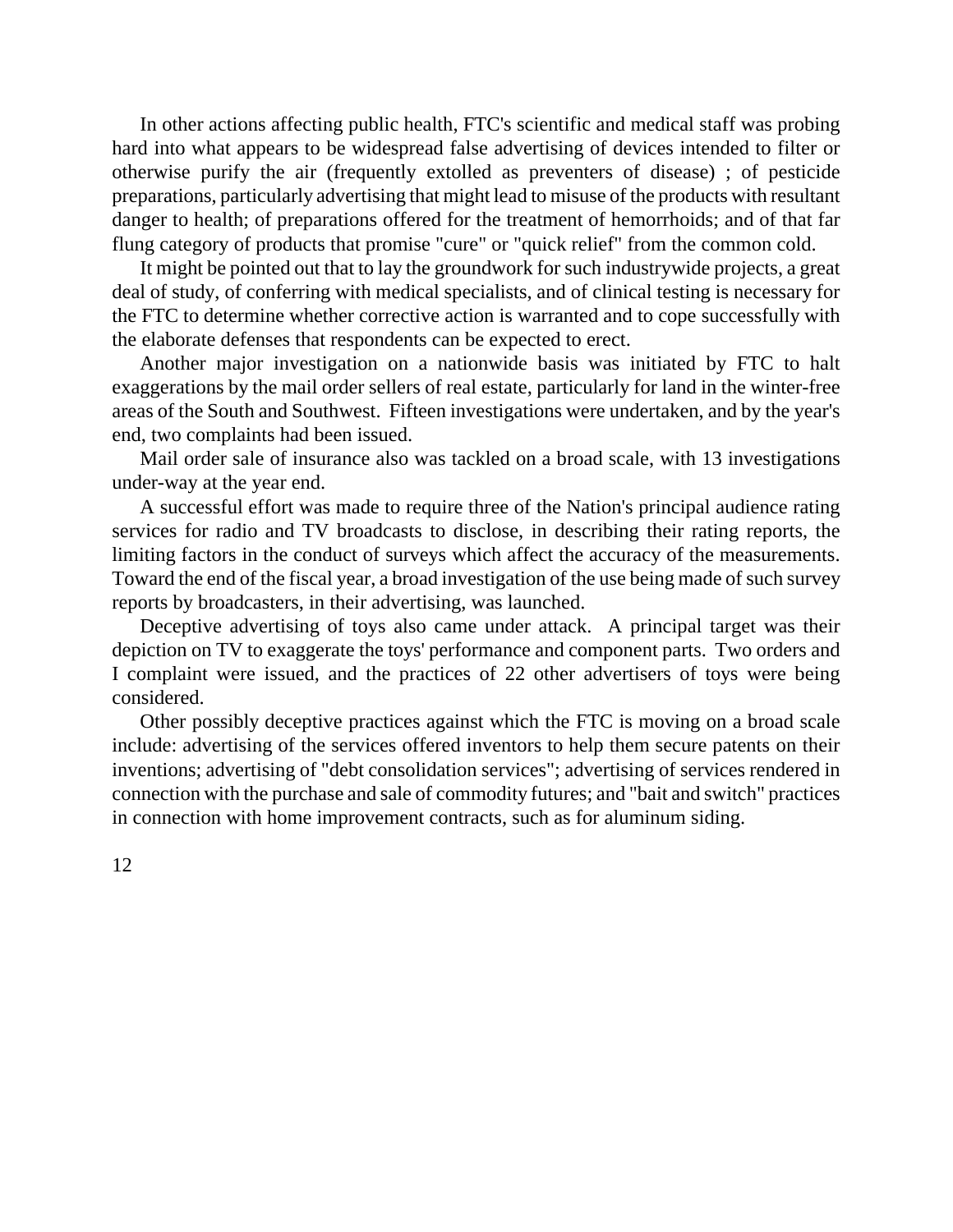Another sales scheme which appeared to be mushrooming during the year involved nationwide operations by a number of retailers of radios and other consumer goods who falsely represent that they are engaged in liquidating or otherwise disposing of surplus merchandise. After halting one company with a cease and desist order, the FTC launched investigations of other such companies on the west coast and in the South.

To these broad-scale enforcement efforts were added the never ending miscellany of deceptive practices which the Commission has been attempting to control with scattered fire throughout the years. High on the list, of course, is fictitious pricing. In this area, a concentrated effort was directed at the practice of wholesalers to furnish their retailer customers with advertising materials carrying fictitiously high prices in order to make regular prices appear to be bargains. Five such wholesalers accepted orders to cease and desist from the practice. Also, four major watch companies were ordered to stop preticketing watches with fictitiously high prices and failing to disclose foreign origin of parts.

Still another group of orders was issued to halt seven manufacturers of plastic metal mending compounds from failing to disclose that their products were not safe to use near heat or flame and might be injurious to the skin on prolonged contact.

The variety of chicanery investigated and stopped either by assurance of discontinuance or orders to cease and desist is too voluminous for discussion here. Sufficient to say the Commission's Bureau of Deceptive Practices had its hands full selecting from 4,562 applications for complaint those that warranted FTC action.

The Commission's own advertising monitoring efforts added grist for the mill. During the fiscal year, 516,352 radio and TV scripts of commercials and 302,572 pages of print material were reviewed. From this total, 61,300 advertisements were forwarded for examination and possible corrective action by the legal staff. The continuities and newspaper and periodical advertising thus reviewed were submitted by every radio and TV station in the country and a broadly representative number of newspapers and periodicals.

Nor was the Commission's antideceptive work confined to stopping current chicanery. It also disposed of 10 penalty proceedings for violations of outstanding orders. The penalties totalled \$86,200.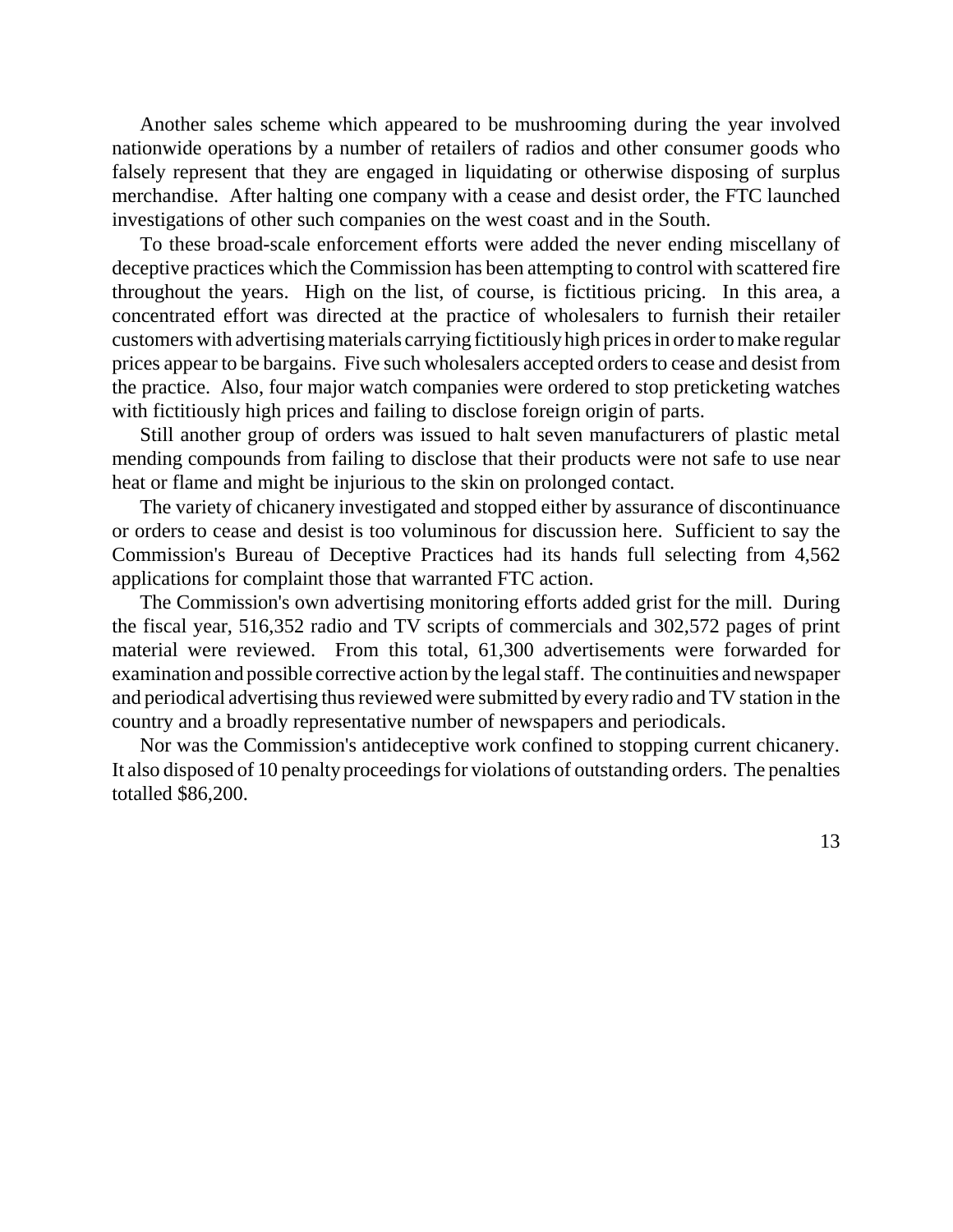#### THE FIGHT TO PROTECT SMALL BUSINESS

Because restraints on trade have only an indirect effect on the consuming public, they are little publicized; yet, their abatement presents the Commission with its most difficult and frightening responsibility. Their effect is insidious; preferential treatment to favored customers in one form or another--perhaps only pennies in product costs or a few dollars in services--can put small businesses at a fatal disadvantage. The eventual result, of course, is to throttle competition and deprive the public of a competitive marketplace.

During the fiscal year, 1,309 applications for complaint were received. This was a reduction of about 10 percent from the previous year but was substantially higher than any other previous year. There was, however, a very marked increase in the number of formal complaints issued--230 as compared with 49 in fiscal 1962. Much of this increase is attributable to the Commission's policy of striking at law violations on an industrywide basis when investigation discloses that a large number of industry members are equally culpable. This policy also accounts for the issuance of 261 orders, compared with the previous all-time high of 103 in fiscal 1961.

The principal industrywide attacks weremade against discriminatory practices being used by (1) processors and retail chain grocery distributors of fluid milk, (2) publishers of magazines and books,  $(3)$  toy manufacturers, and  $(4)$  as previously mentioned, manufacturers of men's, women's, and children's wearing apparel.

Spurring the FTC on in its investigation of milk price wars was a steady shower of complaints from widely separated sections of the country that milk was being used as a "loss" leader" by the grocery chains and that its price was being temporarily depressed for the purpose of driving out competition. The FTC made field investigations and conducted investigational hearings in scattered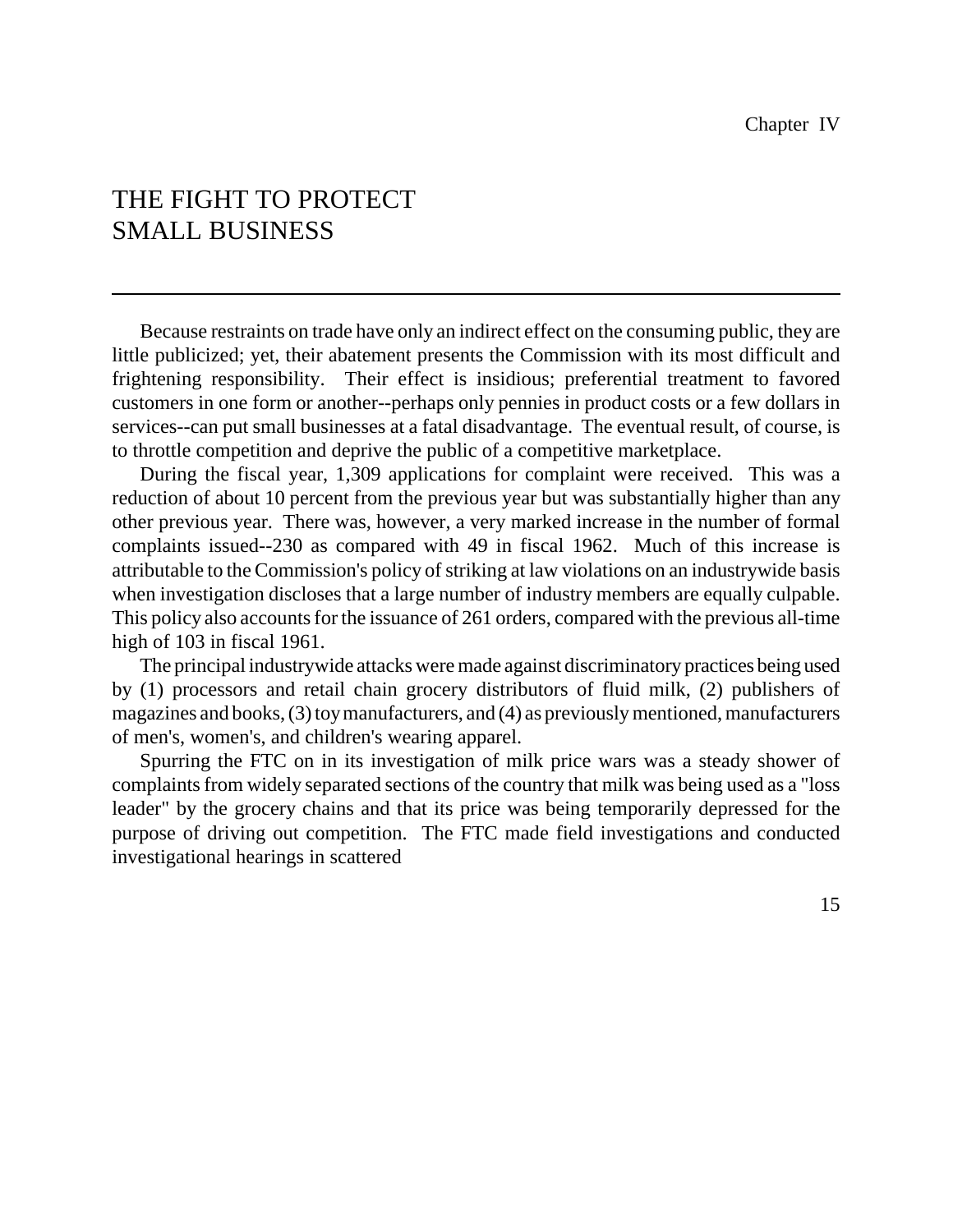areasfrom Denver to New York. The results of this broad look were under study at the year's end.

Meanwhile, cease and desist orders were issued against Foremost Dairies, Inc. (Docket 7475) prohibiting it from discriminating in the price of fluid milk to favored customers, and against the Borden Co. (Docket 7129) prohibiting it from discriminating in price between purchasers of its Borden label and private label evaporated initial decision found that the company sold fluid milk and other dairy products to competing customers at illegally different prices. Similar charges were being weighed by a hearing examiner in a case against National Dairy Products Corp.

In its industrywide attack against the giving of discriminatory allowances in the book and magazine business, the FTC brought effective action against 31 publishers with orders prohibiting them from illegally favoring chain retail newsstands. One other such case is still pending.

In contested cases against producers of toys, the Commission found that 16 manufacturers had violated section 2(d) of the Clayton Act, as amended, by making "payments to certain toy catalog companies which were owned or partly owned by jobber customers as compensation for advertising and illustrating the manufacturers' products in the catalogs which were sold and distributed to retailers for redistribution to the public." Eight other toy manufacturers signed consent orders agreeing to stop similar practices. At the same time, action was taken against six toy catalog companies and their associated jobbers for inducing and receiving this discriminatory treatment. Two of the companies consented to stop; the other four cases are being litigated.

The fiscal year also saw considerable activity directed against the granting or receiving of illegal brokerage commissions or discounts. Among the 17 cease and desist orders issued were those against Dixie-Central Produce Co., Inc., Western Fruit Growers Sales Co., and Pure Gold, Inc. Also, 13 complaints were issued, and 15 other cases were under investigation at the year's end.

In the field of general trade restraints, the FTC won an important case against Sun OilCo. in the Supreme Court when the latter ruled that in order for a discriminatory price to be justified as a good faith meeting of competition it must be to meet the price of a com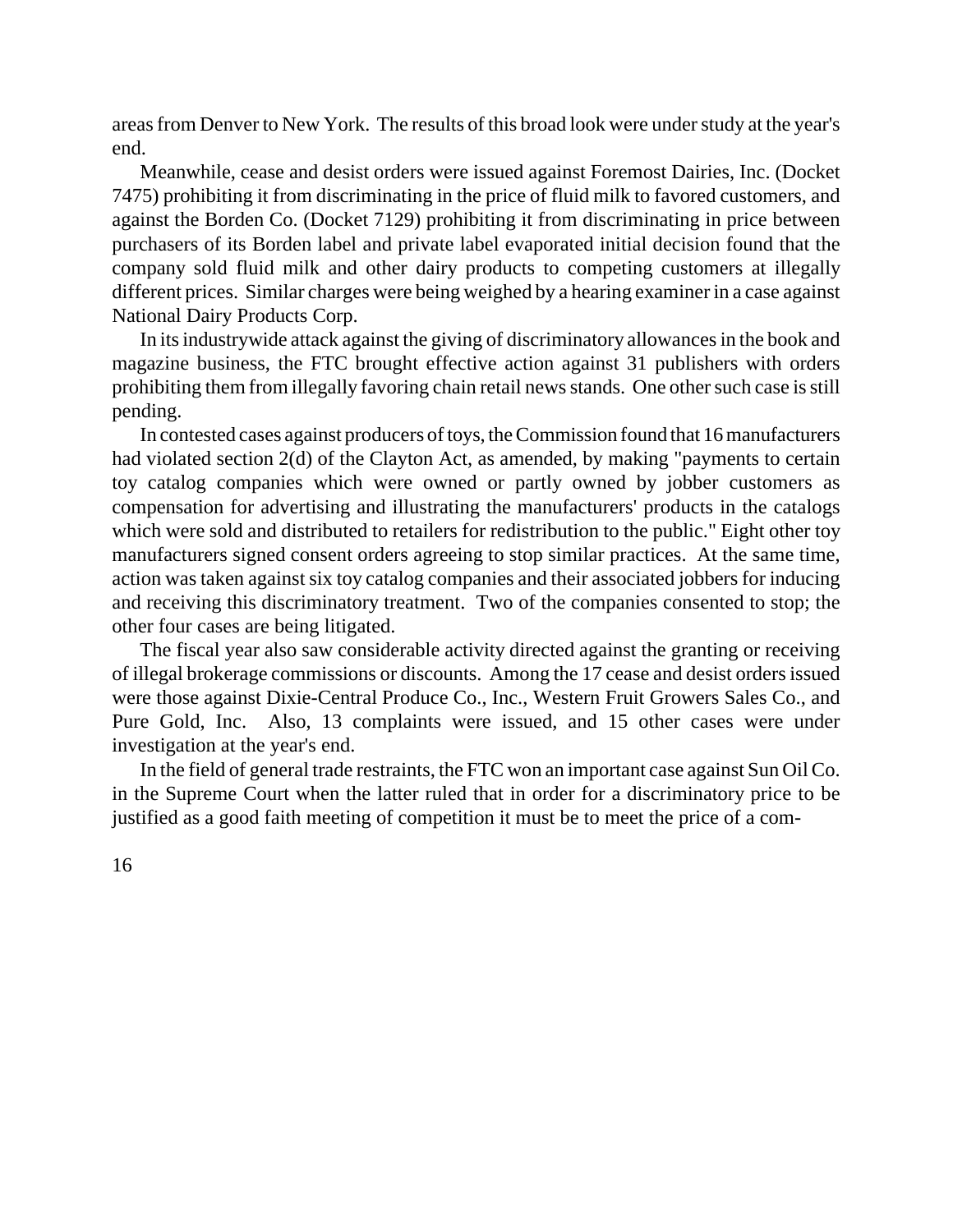petitor of the grantor, rather than to enable a customer to meet the low price of his competitor.

In another case involving the gasoline industry, the FTC determined (in Docket 7471) that a temporary "consignment" contract between the Atlantic Refining Co. and its independent service station dealers under which the supplier retained title to the gasoline during "price wars" was the means employed to effectuate an unlawful conspiracy to fix and maintain the retail price.

Indeed, discriminatory practices in the gasoline industry were being given the closest scrutiny by the Commission. Three new complaints were issued during the year (Shell Oil Co., Crown Central Petroleum Corp., and Humble Oil & Refining Co.) and five other cases were being reviewed by the Commission.

Another industry given more than ordinary attention was the furniture industry. Six separate investigations were begun during the fiscal year to determine the extent to which price fixing and other trade restraints were injuring smaller firms.

In the Commission's enforcement of the Celler-Kefauver Antimerger Act, emphasis was placed on completing the 24 cases on the trial docket at the beginning of the fiscal year. (Also two new complaints were issued.) As a result, only 15 of these 26 cases remained in trial status at the end of the year. The other 11 went to the Commission, with the result that 5 orders of divestiture were issued, 2 cases were dismissed, and 4 remained under advisement.

In the milk industry, in which there have been numerous acquisitions, the Commission hasissued complaints against four of the leading companies. Last fiscal year the case against Foremost Dairies (Docket 6495) resulted in an order of divestiture. This year, after completion of the Commission's case-in-chief against the National Dairy Products Corp. (Docket 6651) the respondent entered into a consent settlement. The case against Beatrice Foods Co. (Docket 6653), the trial of which was finished this year, is awaiting the hearing examiner's decision. The case-in-chief against the Borden Co. (Docket 6652), the last of the four cases, was almost completed during the fiscal year. Consequently, this industrywide program is approaching completion.

Developing during the year was a similar industrywide program involving the cement industry and industries using cement. Following an order of divestiture issued by the hearing examiner in Perma-

 $714 - 410 - 64 - 4$  17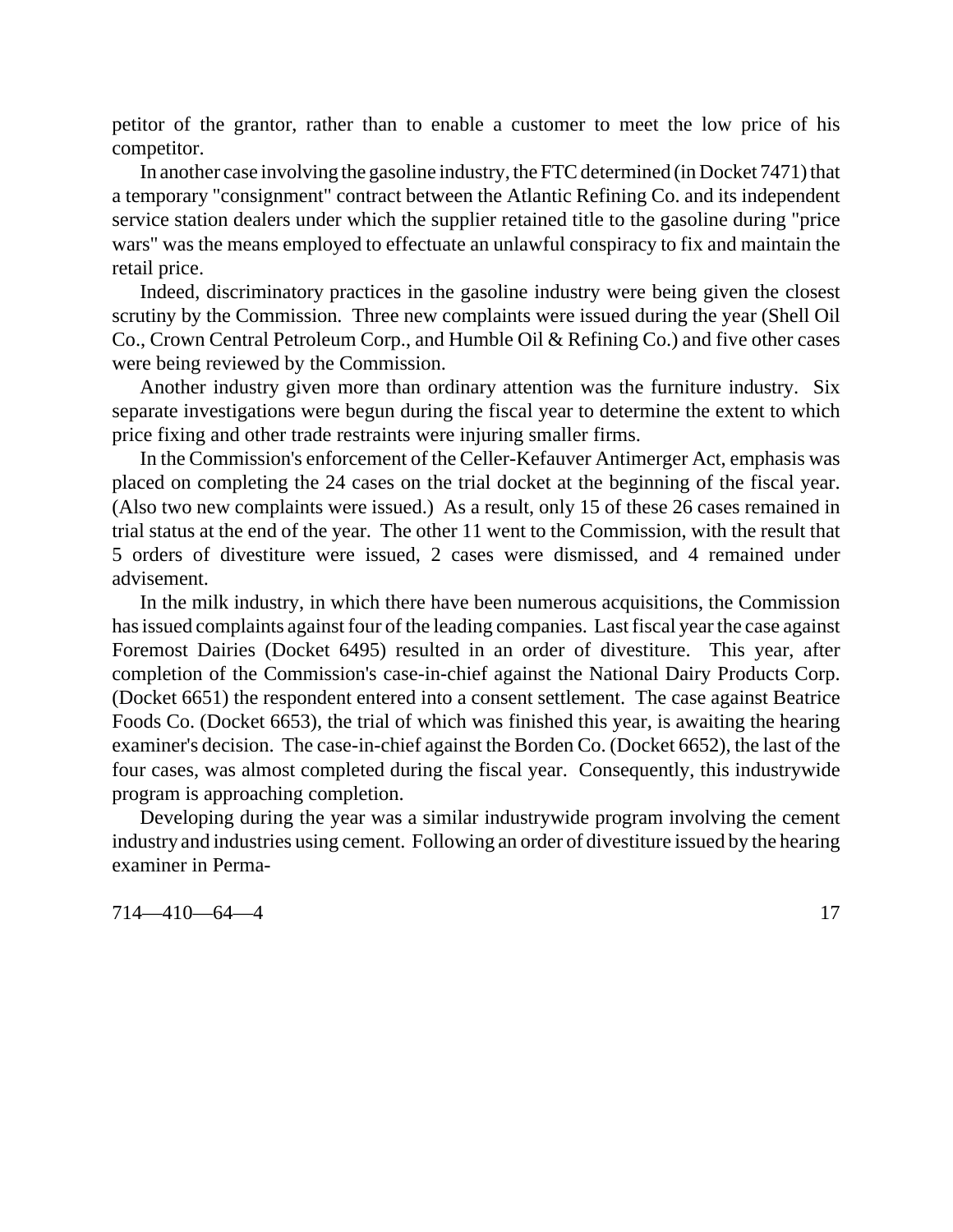nente Cement Co., et al. (Docket 7939) a complaint was issued against Diamond Alkali Co. (Docket 8572) challenging the merger of two cement companies. Concurrently with this action, a longstanding case against Martin-Marietta (Docket 8280), which company had acquired cement plants and several concrete pipe companies, was settled by consent with an order of divestiture.

As a further step to meet the merger trend in this industry, a complaint challenging the acquisition of two ready-mix concrete and aggregate companies by the Lone Star Cement Corp. (Docket 8585) was forwarded to the Commission with recommendation for issuance. Other cases in this field also are being developed.

A problem of grave proportions exists in the policing of compliance with outstanding orders, particularly those directed against trade restraints. Unlike orders halting deceptive practices, violations of antitrust orders are not as readily apparent to competitors and are rarely discernible to the public; consequently, to check compliance with these orders is a task that falls almost entirely on the shoulders of the FTC. Moreover, policing such orders presents a formidable task inasmuch assomanyofthemcover extremelycomplicated pricing and distribution practices bymultiple respondents. The problem is simply that the FTC lacks sufficient manpower to maintain any systematic check of the more than 1,200 outstanding restraint of trade orders. Indeed, its compliance staff of 17 attorneys was hard put to handle more than 450 active cases involving Commission orders during fiscal 1963. At the end of the year, for example, the antitrust compliance workload included 280 active cases involving orders halting violations of the Robinson-Patman amendment to the Clayton Act, 82 cases arising under section 5 of the FTC Act, and 22 antimerger cases.

The same staff also continued the job of checking compliance with 56 judgment cases obtained by the Department of Justice since 1940, all involving complex investigational and legal problems. Twenty-four of these cases were completed during the year and forwarded to the Department of Justice. Good progress was being made on the others.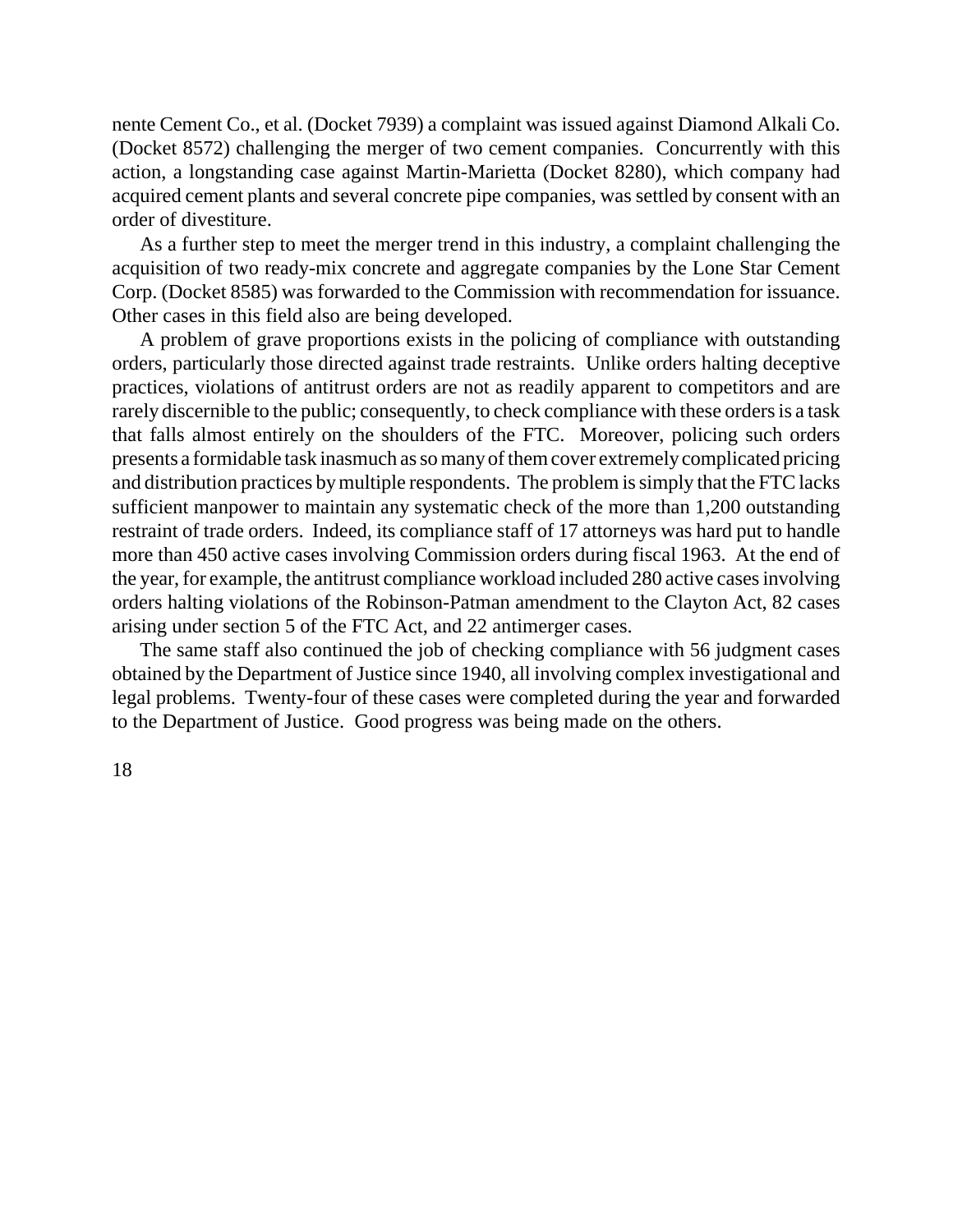# WOOL, FUR AND TEXTILE ACTS ENFORCEMENT

Both businessmen and consumers need protection against the ever improving artistry of more than a few unscrupulous sellers of textiles and furs to make their product appear to be of a higher quality or more desirable than it is. Nearly gone are the days of clumsy misrepresentations when rabbit fur was passed off as mink, or when plainly inferior textiles were advertised as all virgin wool. Instead the problem today is to halt the far more subtle operators who tipdye furs and who take advantage of percentage points to increase the quantity of cheaper fibersin those of mixed weaves. It requires expert analysis in many cases to determine the truth, and a continuing follow-up investigation to make sure the truth istold. This is a major job of the FTC.

To assist consumers and businessmen, the rules and regulations underthe Fur Act contain a Fur Products Name Guide, which sets out the true English name of the animal producing the fur; in addition, the regulations under the Textile Act contain a list of 16 generic names for manufactured fibers which serve as common denominators for the hundreds of synthetic fibers now on the market.

During fiscal 1963, a total of 14,682 inspections were made, a 60 percent increase over the previous year. Even this, however, provides for no more than a light sampling. Nevertheless, 101 recommendations for complaint were forwarded to the Commission. And the Commission issued 75 cease and desist orders, of which 47 were to halt violations of the Fur Act, 10 of the Wool Act, and 9 each for the Textile Fiber Products Identification Act and the Flammable Fabrics Act.

The principal problems in Wool Act enforcement have been the practice of upgrading reprocessed wool or reused wool on labels, and misrepresentation as to the country of origin of wool products. Also, the FTC found it necessary to issue two orders, one against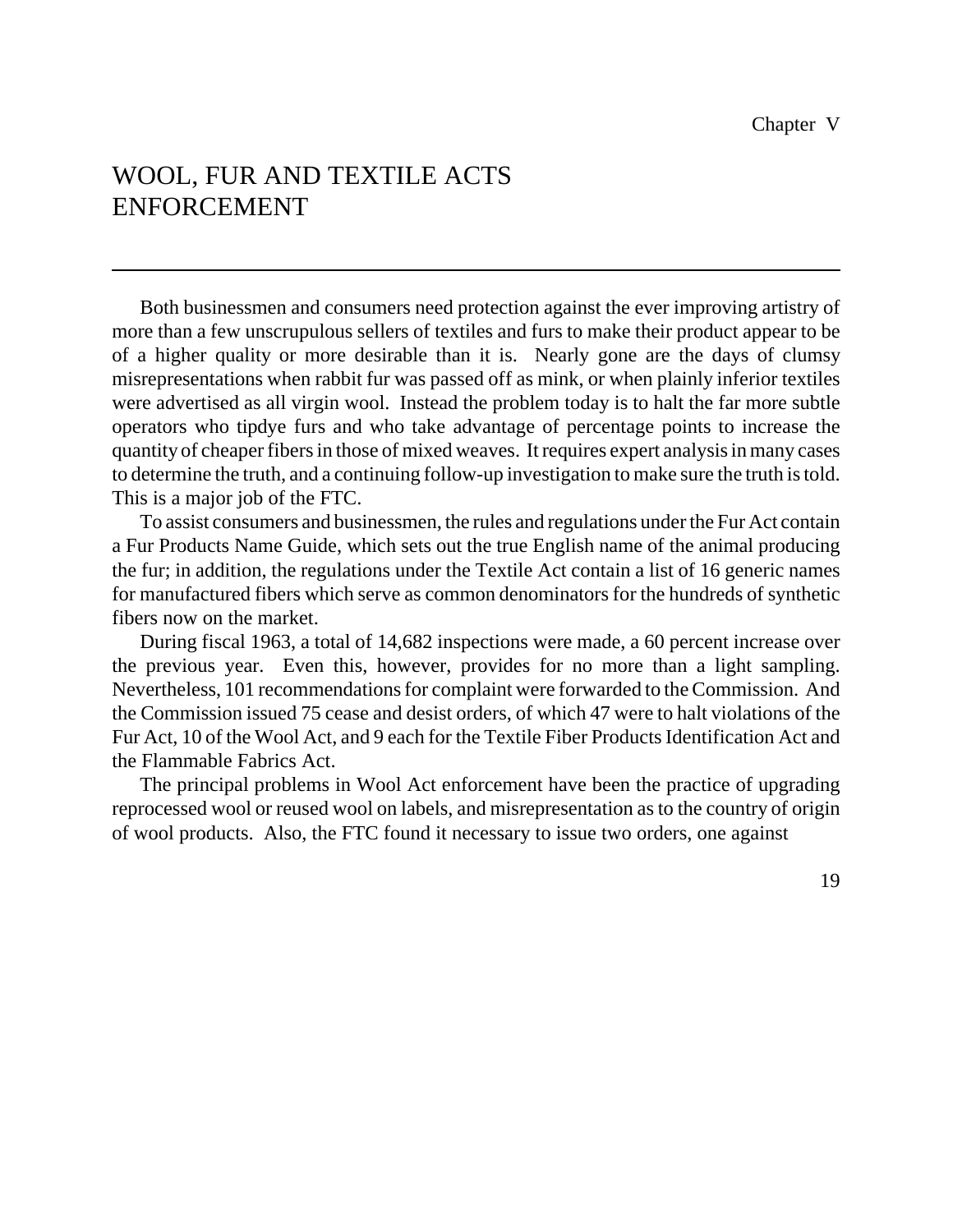Sacks Woolen Co., et al. (Docket 8436) and Vikingo, Ltd., et al. (Docket 8479) on grounds that they had understated the amount of woolen fibers in their products and consequently overstated on labels the amount of other fibers. The Commission said that to err either through overstatement or understatement of the woolen content was a violation of the law.

In the labeling of furs, 18 orders halted deceptive comparative prices and fictitious prices, 8 stopped misbranding dyed furs as "natural," and 5 attacked the failure to disclose the fact that furs were "used." Also, a concerted effort was made to insure proper record keeping on the part of all firms inspected.

An interesting sidelight in the enforcement of the Fur Act concerns the mislabeling of broadtail-processed lamb as merely "Broadtail," thus implying that the fur in the product is entitled to the designation "Broadtail Lamb" (which isfrom two to four times as expensive!). Four orders were issued to stop this.

A campaign was undertaken to inform manufacturers and marketers of fur-trimmed garments that they, too, are subject to requirements of the Fur Act and its rules.

And, of course, the Flammable Fabrics Act was closely policed. Such cases receive top priority in order to protect the consuming public. One such case against Novik & Co. (Docket 8453), established that bridal veiling was not merely headwear but an article of wearing apparel subject to the act.

In administering the Textile Fiber Products Identification Act, continued emphasis was given to educating businessmen to the need for giving the generic names and amounts of constituent fibers in the fabrics offered for sale. Formal actions were taken to prevent violations, particularly the use of fiber trademarks for the generic names of fibers. Also, attention was given to imports of foreign fabrics, such as rugs, which were misbranded.

A new problem for the FTC is presented by the increasing use of synthetic fibers to resemble fur products. A special effort will have to be made to assure that these "furs" are properly identified in labeling and advertising.

One aspect of enforcement in the textiles and furs field—compliance with new orders as they are issued (75 the past year) and checking compliance with some 830 outstanding orders as occasion requires—presents a sizable problem. Only three attorneys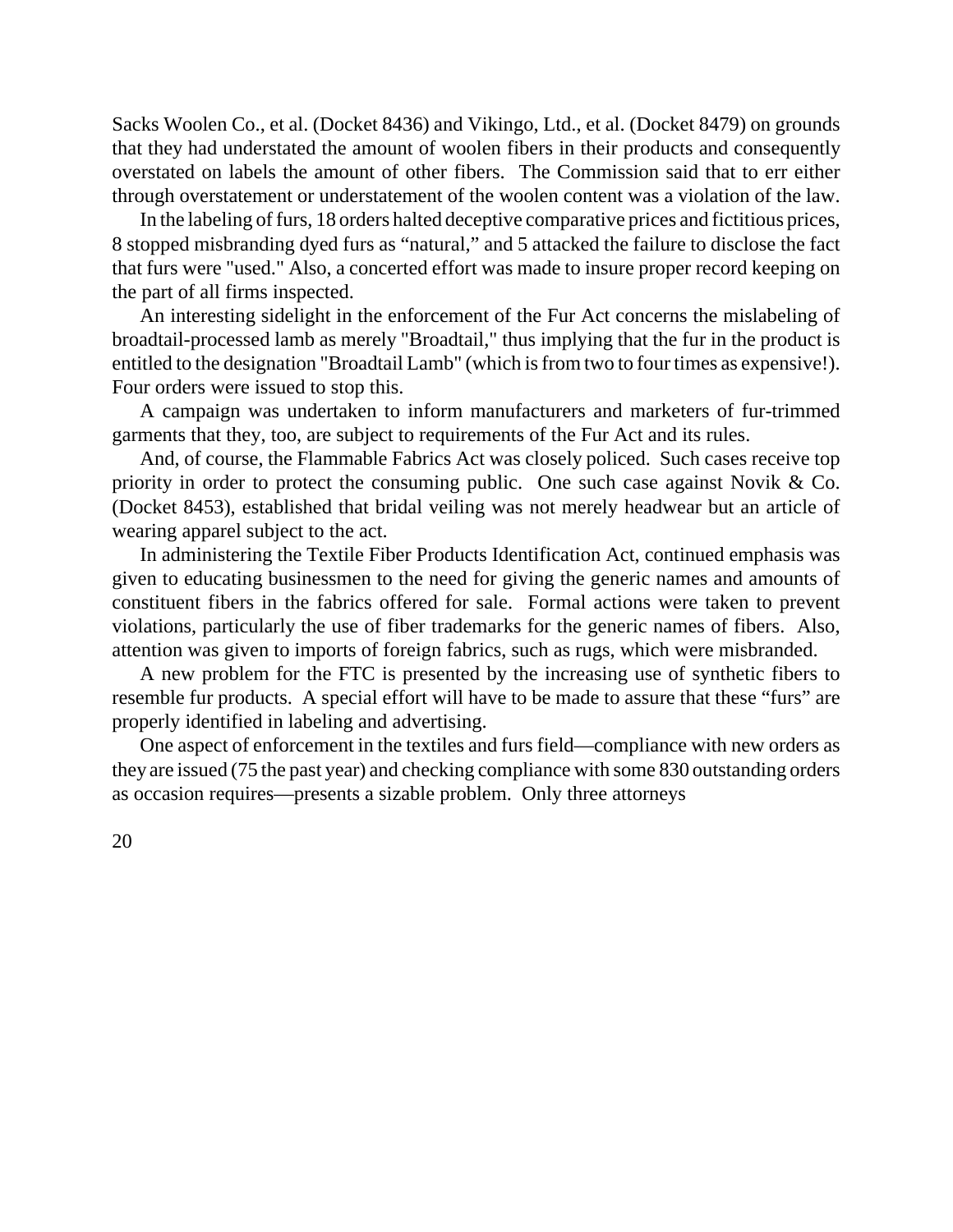are on the compliance staff. Nevertheless 40 cases were reopened during the year for compliance checks, 3 civil penalty cases were certified to the Attorney General charging violations of orders, and 1 case was certified for criminal prosecution.

In bringing about compliance with specific orders under the four acts in this area, technical and complicated as the acts and regulations are, the compliance staff has devoted considerable effort toward educating respondents to the end that they may avoid other violations and possible corrective action.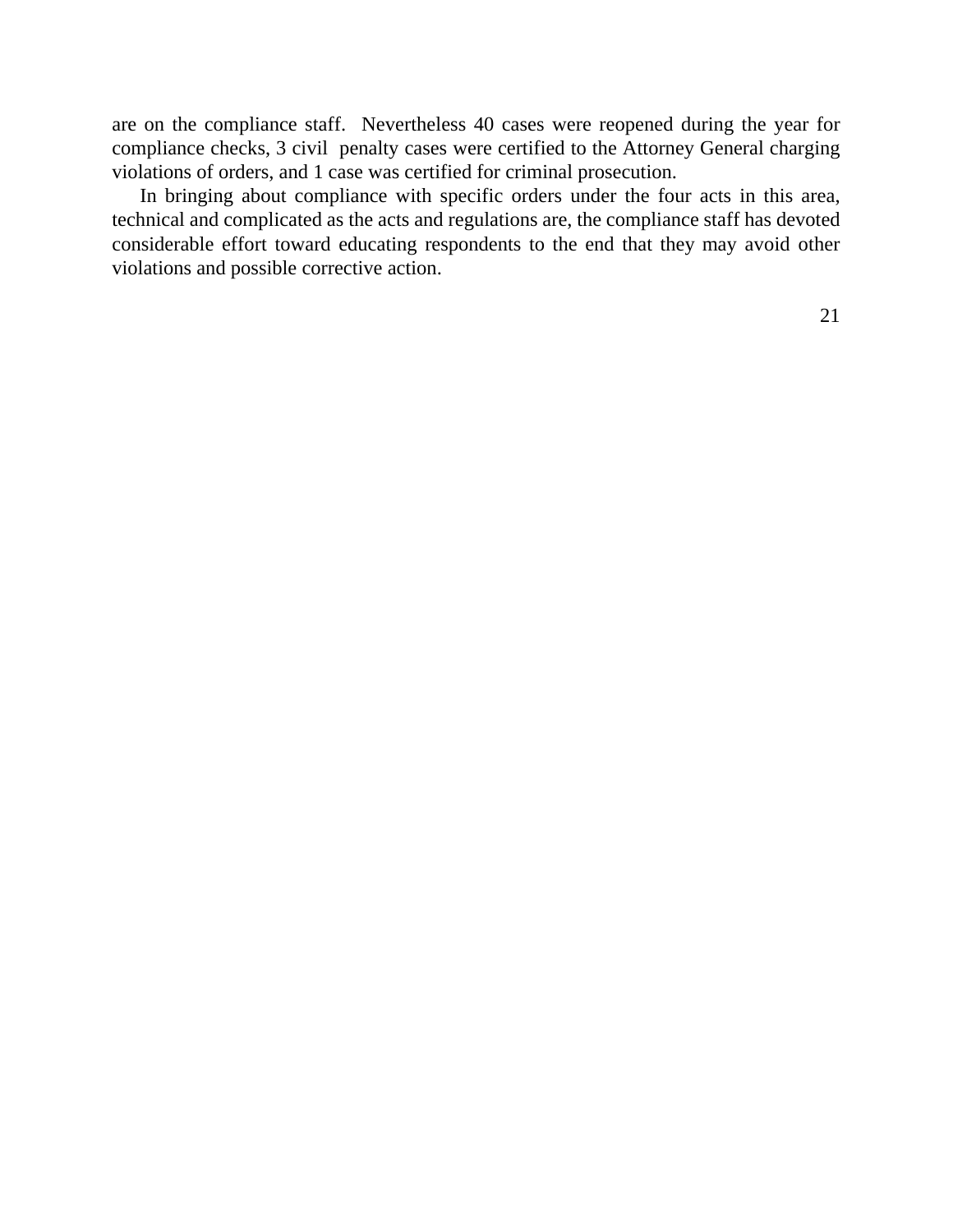## FOLLOW-THROUGH IN LAW ENFORCEMENT

Any person, partnership, or corporation against which the FTC has issued an order to cease and desist may petition a U.S. court of appeals to review and set aside the order. Disobedience of a court's decree enforcing a Commission order or subpoena may be punished by the court as a contempt.

Thus, it behooves the FTC to follow through with vigor in all cases where its decisions are challenged in the courts. Indeed, the Commission's effectiveness in curbing law violations—particularly in its role of deterring powerful corporations from engaging in predatory tactics—would be seriously undermined were the Commission's orders to be reversed by the courts too frequently. Therefore, the Commission cannot afford to do less than defend its decisions with all the competence at its command.

This job falls to the General Counsel's Office, and in fiscal 1963 the 19 attorneys assigned to appellate work, by dint of much unpaid night and week-end labor, handled 127 cases, an increase of 41 over the previous year. This staff completed litigation in 57 cases, 16 of which were restraint of trade matters, 16 involved deceptive practices, 8 concerned FTC's subpoena power, 13 were suits for injunction or declaratory judgment brought against the Commission, 2 concerned the enforcement of FTC orders, 1 was a criminal contempt proceeding, and another involved a petition by the FTC to obtain accessto evidence adduced before a grand jury. By the year's end, there were 70 cases open for further action or pending final disposition, an increase of 14 over fiscal 1962.

(The status of the more important court cases at the year's end is outlined in Appendix A of this report.)

A different division of the General Counsel's Office supervises negotiation of consent orders by which about 75 percent of FTC's proceedings are concluded. This volume of consent cases constitutes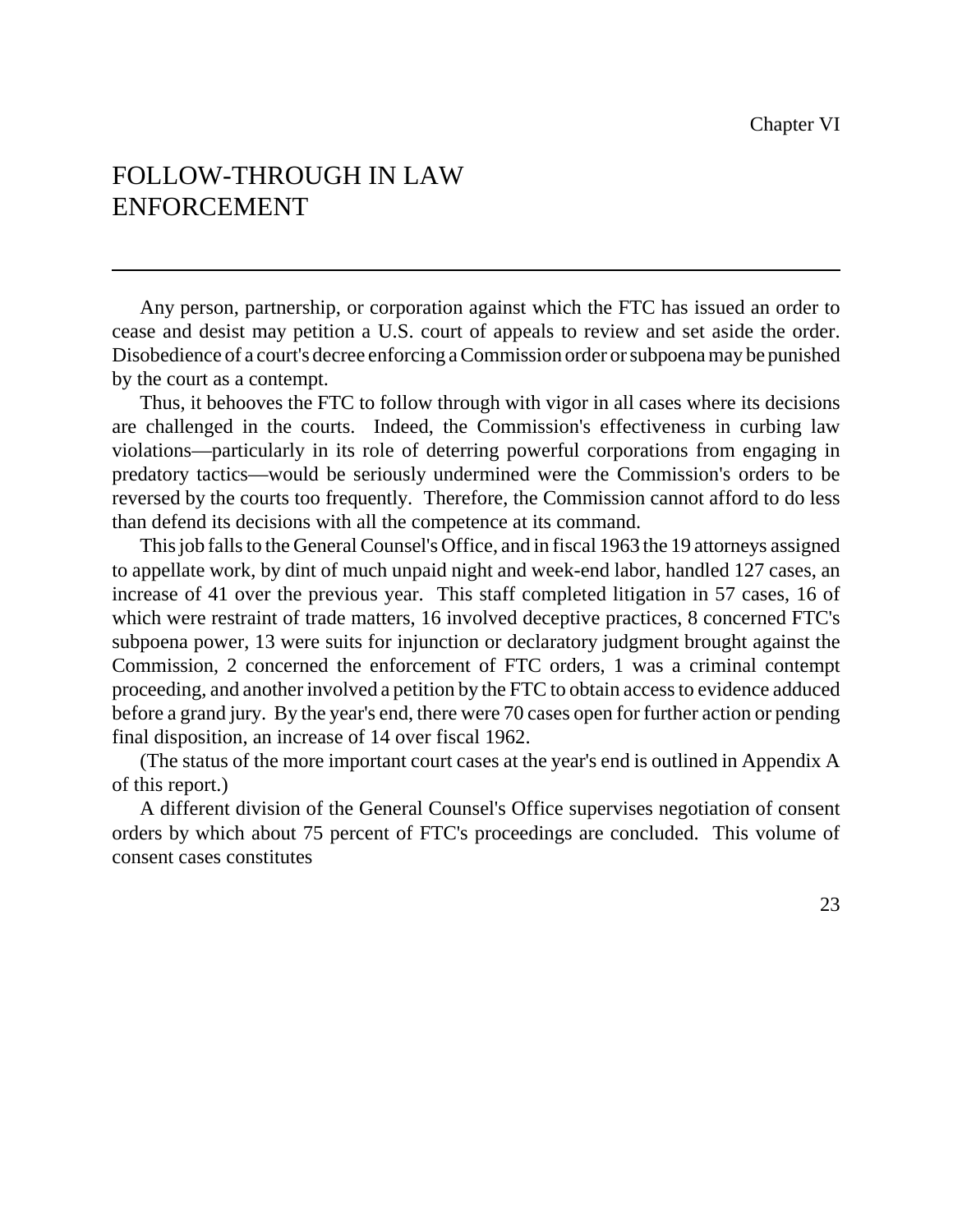in numbers the great majority of FTC enforcement proceedings, thereby saving a great deal of time in presenting cases as well as the expense of their trial and other adversary litigation. A total of 199 executed agreements containing consent orders to cease and desist were forwarded to the Commission during the year.

The General Counsel's Office also took over direction of the Division of Export Trade during fiscal 1963 in a move to give closer attention to its function, which is to supervise export trade associations that have been established under the provisions of the Webb-Pomerene Export Trade Act. Members of these associations are permitted certain exemptions from the antitrust laws in joint export trade ventures. FTC supervision of the associations involves careful coordination with other Government agencies dealing with the promotion and advancement of our foreign trade. Thus, the purpose of FTC's new Export Trade Division is to promote the utilization of the authority of the act in furthering our international commerce. Such stepped-up coordination in the field of foreign marketing is expected to advance American exports in considerable measure.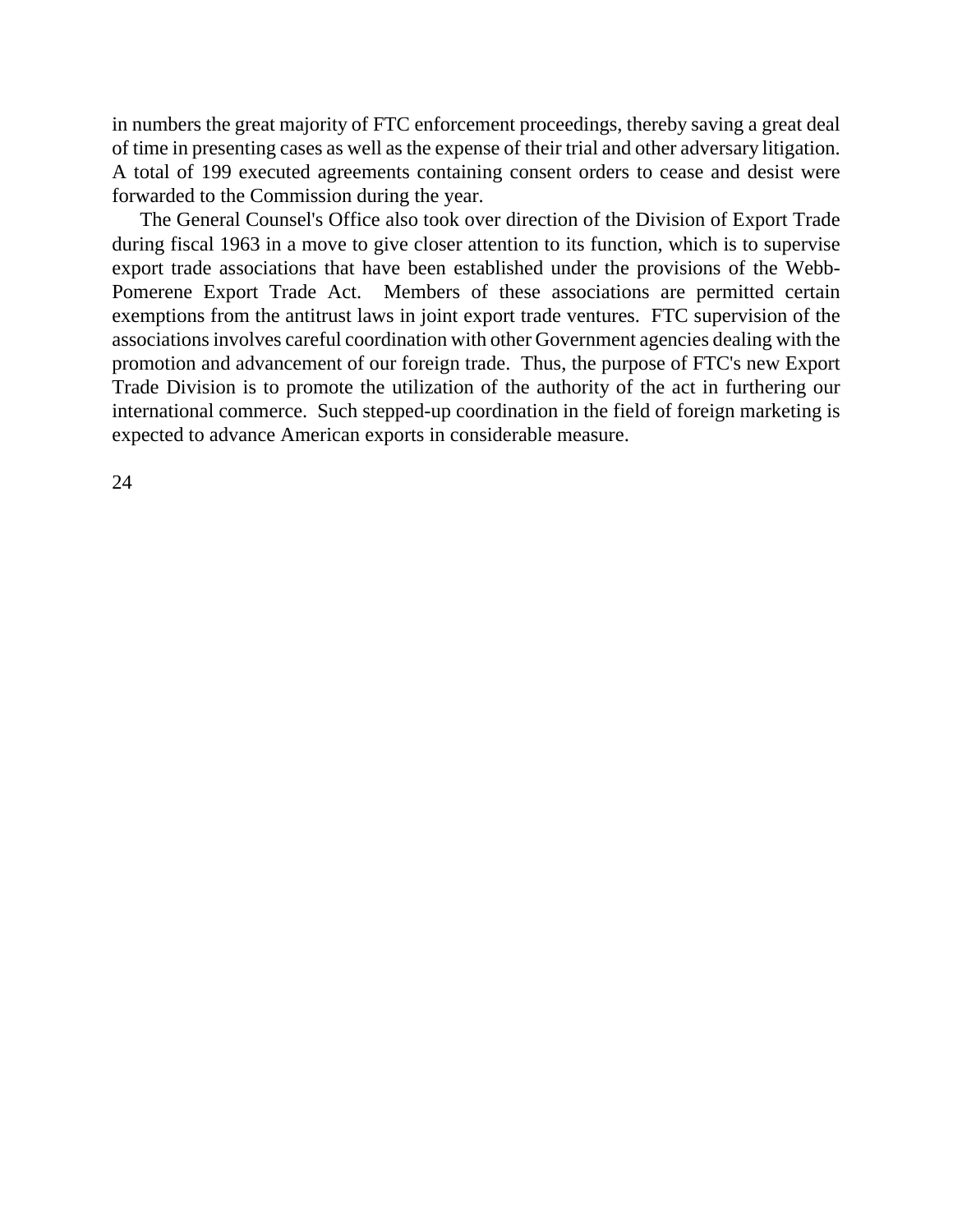## LEGISLATION NEEDED

The Commission continued to urge the enactment of laws which would:

- 1. Amend section 7 of the Clayton Act (15 U.S.C. 18) to require proper notice to the FTC and other appropriate agencies of proposed mergers of corporations of significant size which are engaged in interstate commerce.
- 2. Amend section 5 of the FTC Act so as to empower the Commission to issue a temporary restraining or cease and desist order, pending completion of proceedings by the Commission in all cases in which the Commission is authorized to issue a complaint and final order to cease and desist thereunder, when the Commission has reason to believe that its action would be in the public interest and would prevent irreparable harm.
- 3. Amend the FTC Act so as to make it clear that the Commission has jurisdiction to prevent the continuance of sales over which it has jurisdiction, where such sales are below cost and have an adverse competitive effect regardless of the intent of the sellers in making the sales.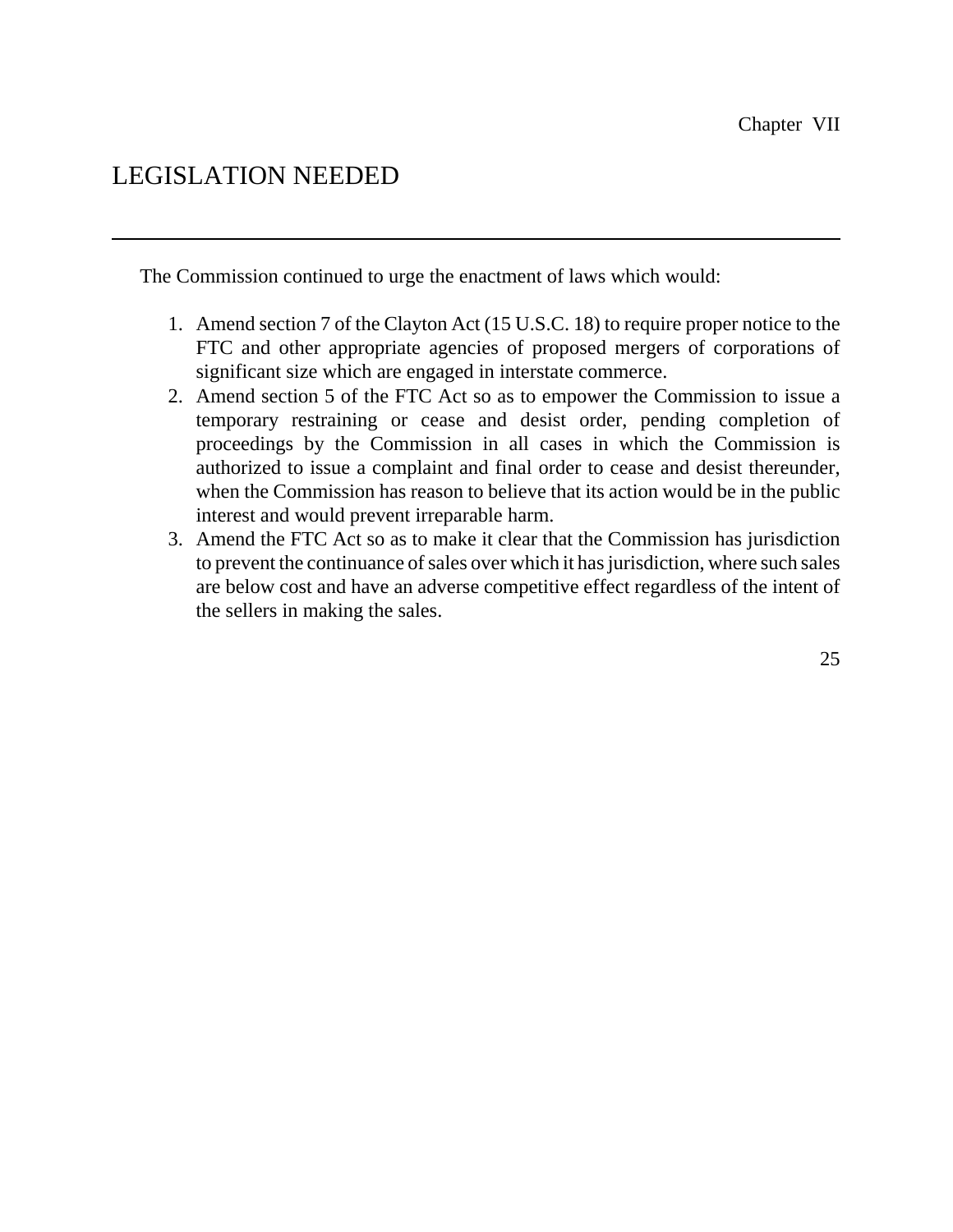## THE ROLE OF ECONOMIC STUDIES AND EVIDENCE

Each year the competitive structure of the American economy becomes more complex, and to protect our system of free enterprise demands an understanding of what is happening. Reliable economic information is vital to this understanding. For this reason the FTC placed increased emphasis on its economic reporting function during the year.

It completed Part II of its Inquiry into Food Marketing, The Frozen Fruit, Juice and Vegetable Industry and transmitted it to Congress. The report was developed from information required from 270 freezers and 675 wholesale distributors in this industry on their operations in 1959.

The report reveals, among other things, that sales in the "packer-label" market were highly concentrated where the 4, 8, and 20 largest packer-label sellers accounted for 52, 66, and 82 percent of packer-label sales.

The report also shows a substantial increase in the influence of the large chain grocery stores. The 10 largest grocery chains purchased over 60 percent of all customer-label products. The data indicate, that as a result of the increasing importance of customer label sales, the role of independent wholesale frozen food distributors may be expected to decline.

The structure of the industry was altered somewhat by 62 mergers, which occurred in the 1950's, and to a lesser extent by some new entrants. The data show that the eight largest firms accounted for 60 percent of the acquired assets. Some 67 new firms (or about 25 percent of the survey firms) entered the industry during thissame period. However, in 1959, they accounted for less than 8 percent of total sales. For the most part, the new and small firms experienced low profits and a high mortality rate. Some 65 freezers re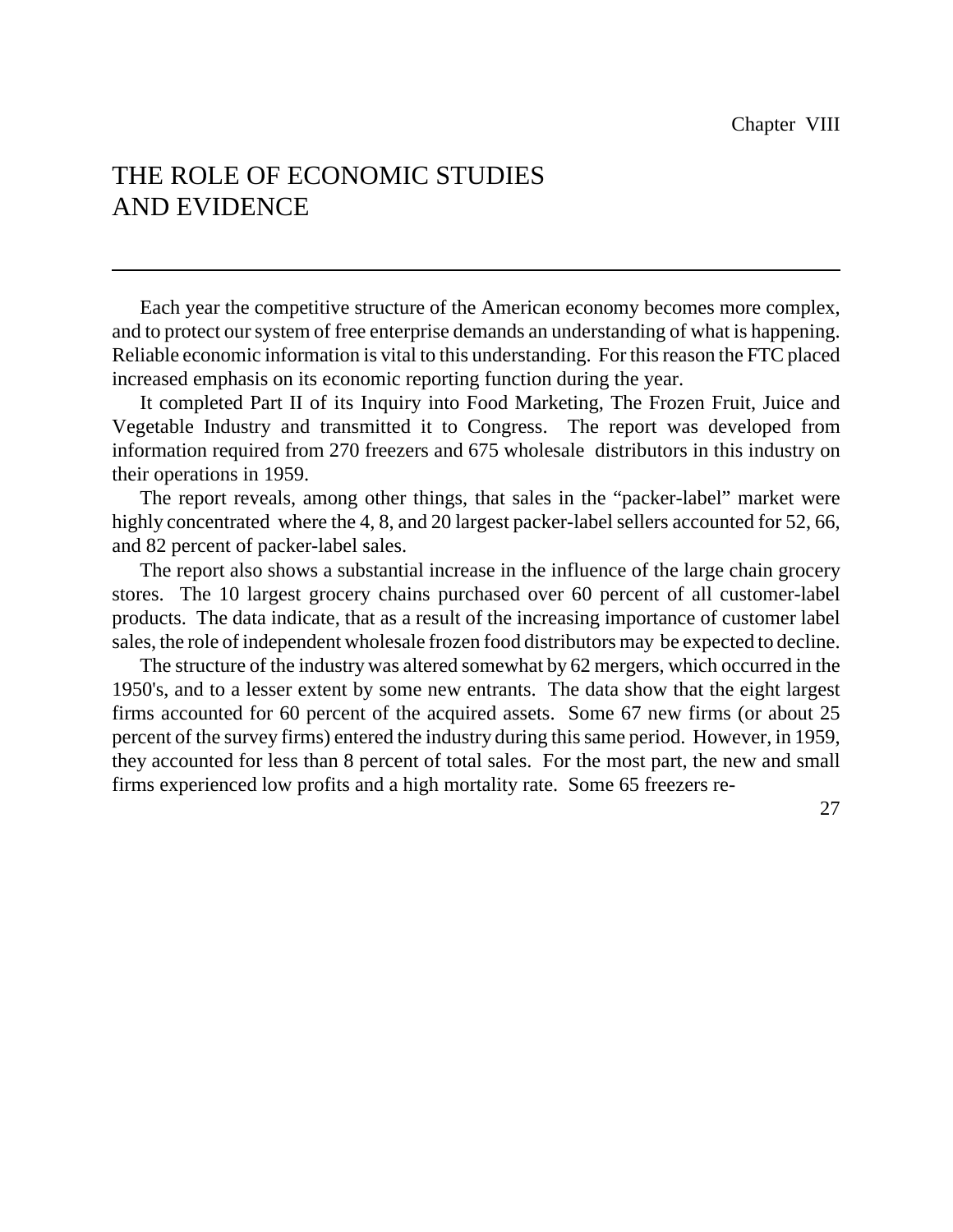ported net losses during 1959 with the bulk of these having sales of less than \$1 million.

The increasing influence of corporate chains and the high degree of concentration in the packer-label market, together with the experience of new firms in the 1950's suggest that entry of new firms is unlikely to have any significant competitive effect in the immediate future.

Another study in the food industry is nearing completion: Part III of the Inquiry into Food Marketing, The Fruit and Vegetable Canning Industry. It examines the structure of that industry, the extent of concentration and integration, and the marketing patterns of over 750 canners of fruits and vegetables.

Also in progress is an extensive economic inquiry of the rapidly growing polyethylene and polypropylene resin and film industry. The firms in this highly important segment of the plastics industry have engaged in a number of mergers in recent years which may have had significant effect on the structure of the industry. This study, covering the period 1955-62, examines the present patent situation in the industry, overall industry integration, and the extent of the foreign operations of industry members.

The Commission's economic work is by no means confined to the making of reports; fully asimportant isits contribution to the development and support of legal casework, particularly economic and statistical analyses needed in antitrust actions.

During the year, FTC economists rendered assistance on 70 investigations and 30 formal cases, of which 63 and 24 respectively dealt with suspected illegal mergers. In addition, FTC's Division of Economic Evidence reviews every merger reported by the press and trade sources and screens out those that might be illegal. This study reveals a rapid increase in the rate of mergers among businesses subject to FTC's jurisdiction--from 703 in 1951 to 1,260 in 1962.

A major accomplishment of the Commission, in which economic work played a significant role, is in the great reduction in recent years in the number of dairy acquisitions by the major dairy corporations. As late as 1950, the year when the Celler-Kefauver amendment to the Clayton Act was passed, the 4 largest national dairies reported 62 acquisitions of dairy firms. The number continued at about this level through 1955, when there were 60 such acquisi-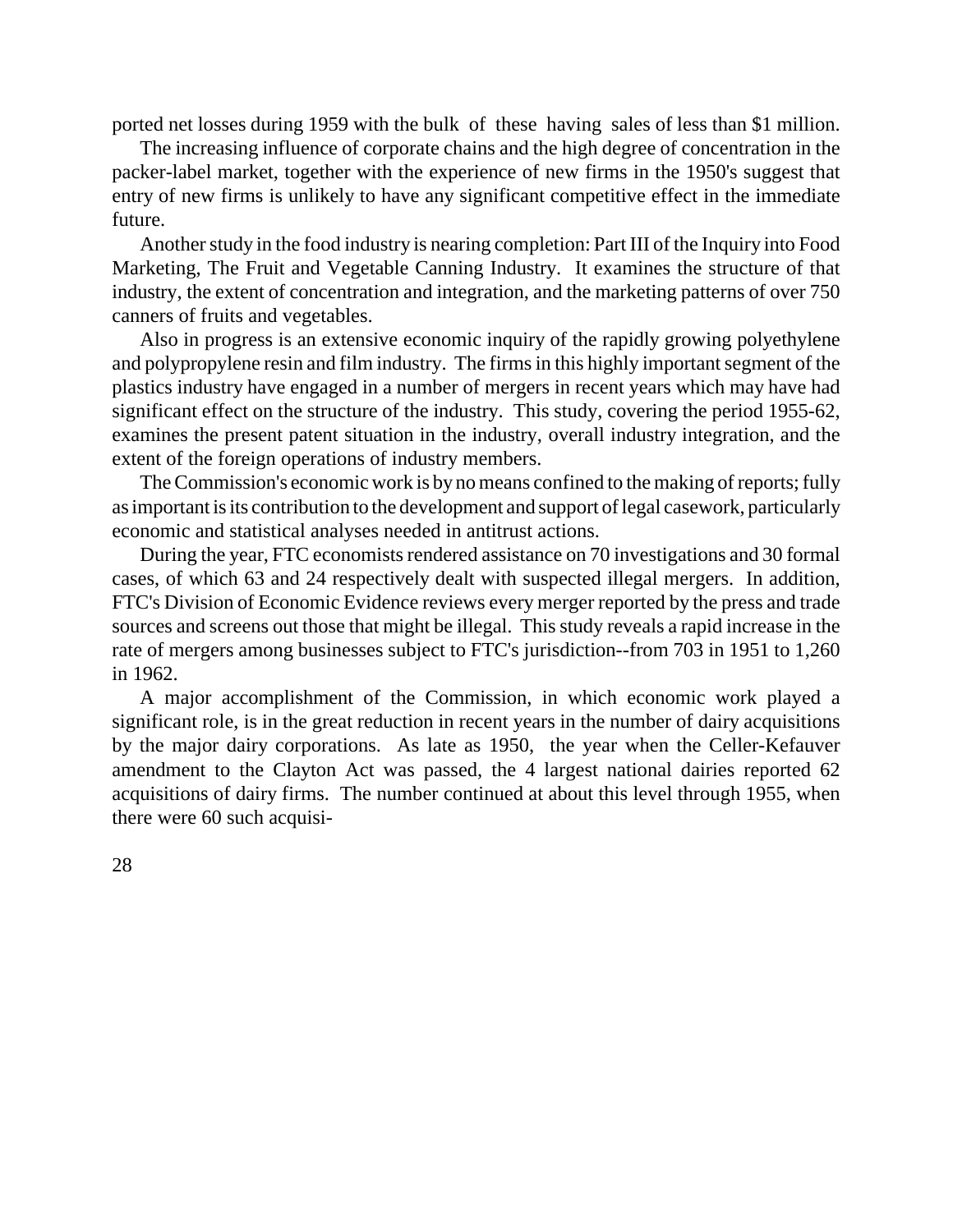tions. Between 1950 and 1956, the 4 largest dairies made 373 dairy acquisitions. However, a fairly sharp decline occurred in 1956, the year in which the Commission issued its complaints against the four largest dairies. But, notwithstanding this decline, there was an average of about 18 acquisitions per year by the 4 largest dairies during the 6-year period 1956 through 1961, inclusive. The effect of the Commission's program became most noticeable after the Commission rendered its decision on April 30, 1962, in the Matter of Foremost Dairies, Inc. (Docket 6495.) In 1962 the four largest dairies acquired only two other dairies. Data for the current year indicate that acquisitions of other dairies by the four largest are virtually nil in this field. This decline may be attributed in large measure to the antimerger complaints filed by the Commission against the four large dairy companies.

The Division of Economic Evidence also made surveys of the paper, vending machine, dairy products, bakery products, and the potato chip, corn chip, and pretzel industries.

Toward further fulfillment of its role of providing economic evidence to the legal bureaus, the Division of Economic Evidence assisted in a case involving a major manufacturer charged with price discrimination and monopolization in the oat flour industry. In addition, the Division assisted attorneys in analyzing a number of false and deceptive claims based on data collected by use of a sample. It was by testing the reliability of the generalizations drawn from data collected by sampling methods relative to the techniques and methods used in developing the sample, that FTC economists and statisticians were able to be of most assistance.

During the year, the important statistical work of the Division of Financial Statistics continued. This was the summarizing each calendar quarter of uniform, confidential financial statements collected from a probability sample of manufacturing corporations. Here the purpose is to produce an income statement and balance sheet for all manufacturing corporations, classified by industry and asset size.

Four issues of the Quarterly Financial Report for Manufacturing Corporations were published containing 13 income statement items, 32 balance sheet items, and 44 financial and operating ratios for each industry and size group of corporate manufacturers. The subscription list for this periodical increased to more than 15,000.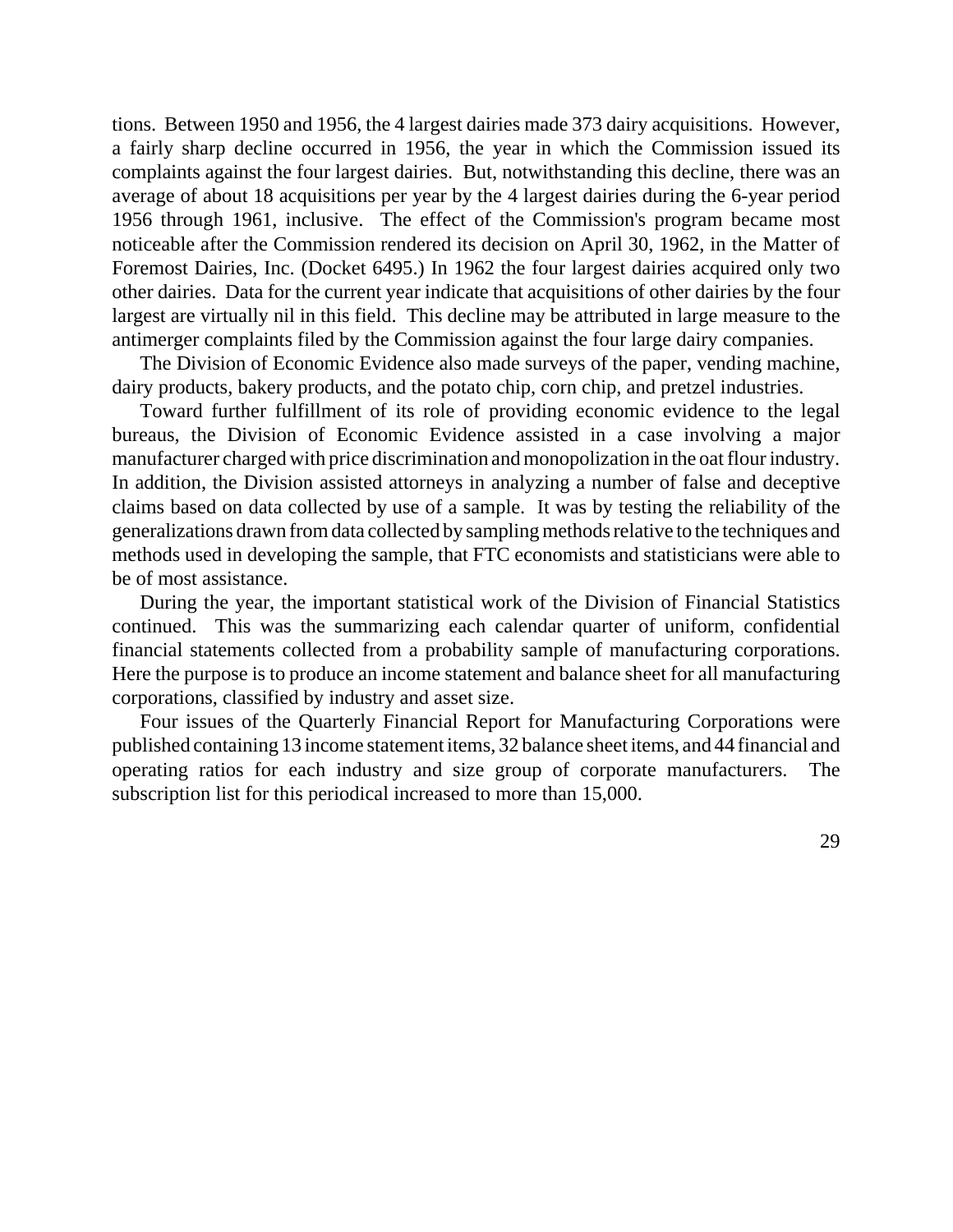These nongovernment subscribers use this information to measure efficiency and appraise costs by comparing a company's operating results with the average performance of companies of similar size or in the same line of business, to determine whether to undertake new ventures by comparing the profitability of various types of business activity, and as a guide to the relative movement of sales and profits in order to reduce controversies in wage negotiations.

A special report was published on Profit Rates of Manufacturing Corporations, 1947-62, containing profits per dollar of sales and rates of profit on equity for 63 industry and size groups of manufacturing corporations in each calendar quarter from 1947 through 1962.

The report on Profits as well as the Quarterly Financial Reports were prepared in cooperation with the Securities and Exchange Commission.

This in summary is what the Federal Trade Commission accomplished in fiscal 1963. While striving to protect the consumer from deception and to curb the predatory tactics of a few industry giants and would-be giants that would undermine fair competition, the Commission made an attempt, unprecedented in scope, to assist that vast majority of reputable businessmen to take the leadership themselves in maintaining a free and honest marketplace in this country.

30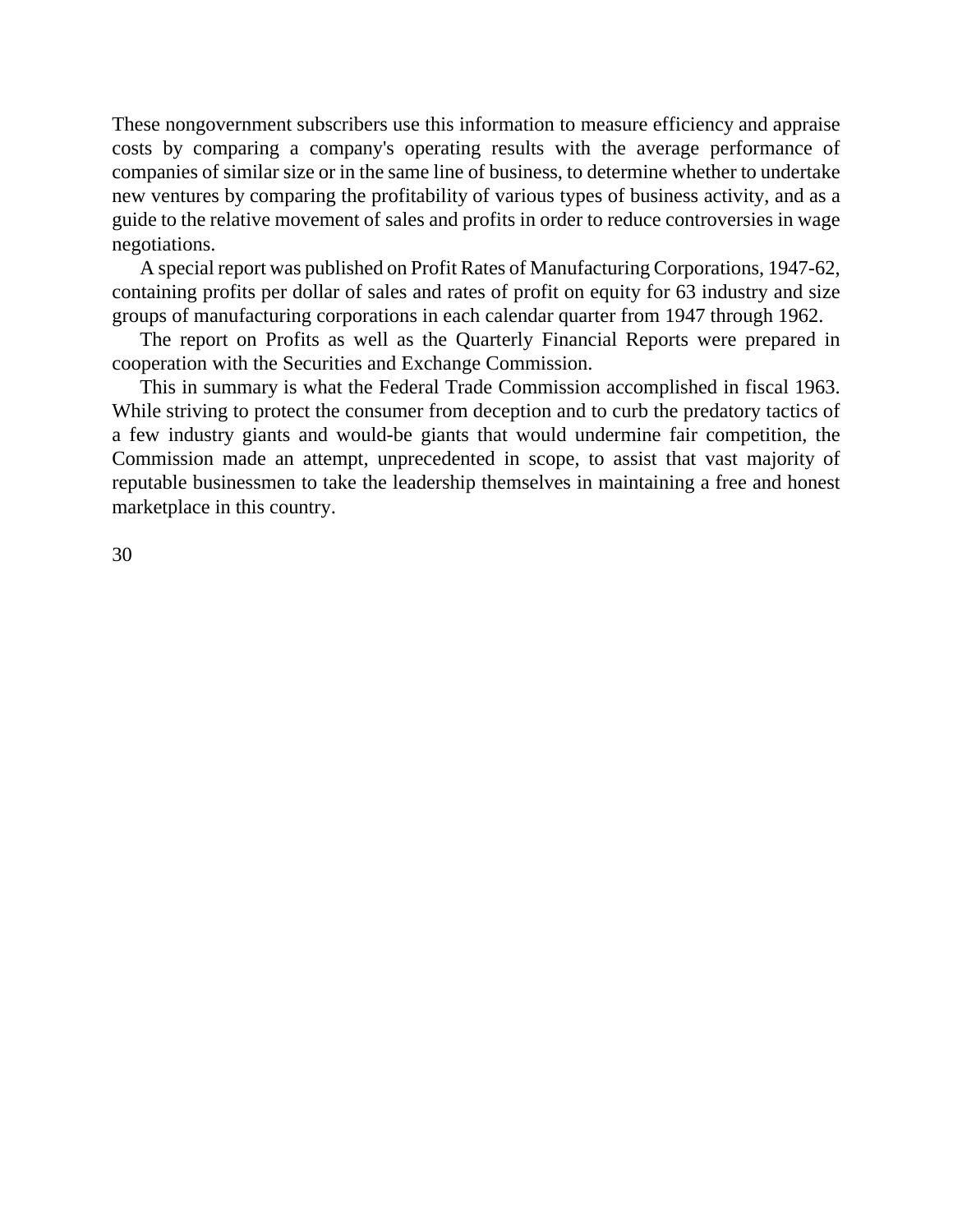## APPROPRIATIONS AND FINANCIAL OBLIGATIONS

#### FUNDS AVAILABLE FOR THE COMMISSION FOR THE FISCAL YEAR 1963

Funds available to the Commission for the fiscal year 1963 amounted to \$11,471,973. Public Law 87-74l, 87th Congress, approved October 3, 1962, provided \$11,282,500, of which \$527 was transferred to the General Services Administration for additional space rental costs and Public Law 88-25, 88th Congress, approved May 17,1963, provided \$190,000.00.

Obligations by activities, fiscal year 1963

| 1. Antimonopoly:                                                        |  |
|-------------------------------------------------------------------------|--|
| Investigation and litigation --------------------------- $$4,714,871$   |  |
|                                                                         |  |
| Trade practice conferences, industry guides, and small                  |  |
|                                                                         |  |
| Compliance investigations for Attorney General --------------- 882,420  |  |
| 2. Deceptive practices:                                                 |  |
|                                                                         |  |
| Trade practice conferences, industry guides, and small                  |  |
|                                                                         |  |
| Textile and fur enforcement ------------------------------- 965,437     |  |
| 3. Executive direction and management ------------------------- 269,965 |  |
|                                                                         |  |
|                                                                         |  |

Settlements made under Federal Tort Claims Act

During the fiscal year 1963 the Commission paid claims in the total of \$534.99. No other claims are pending for the same period.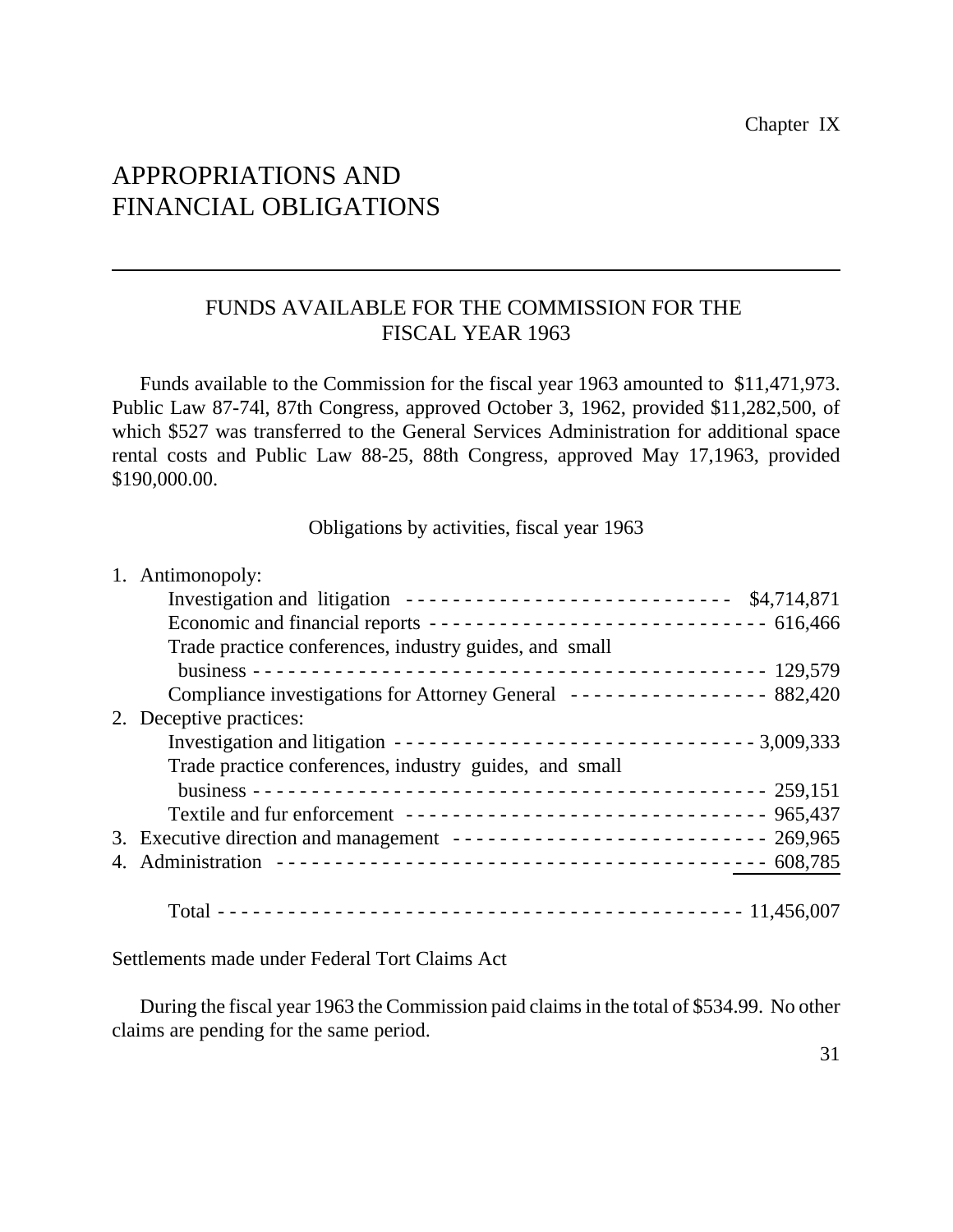## APPENDIX (A) FTC Cases in the Courts

Following is a summary of the principal FTC cases before the courts during fiscal 1963, together with a brief discussion of what is involved in each case or group of cases.

#### RESTRAINT OF TRADE CASES

Perhaps the most significant restraint of trade case decided during the fiscal year was the Supreme Court's decision in Sun Oil Co. (FTC Docket 6641) involving the activities of a "major" refiner-supplier of gasoline during a "price war" in Jacksonville, Fla. A gasoline station operated by a "nonmajor" chain-retailer named Super Test was engaged in competitive "price cutting" across the street from an independently-owned Sun station. To enable its station to meet this price competition, Sun sold certain supplies of gasoline to it at a lower price than it sold to its other independently-owned retail gas stations in the area. The Commission challenged Sun's lower prices to this one station as being unlawful price discriminations under § 2(a) of the Robinson-Patman Act. Sun defended on the ground that its lower prices were given "in good faith to meet an equally low price of a competitor" as permitted under § 2(b) of the act. The Commission held that the § 2(b) defense referred only to a seller's own competitor, not a competitor of its customer, and wasthusinapplicable. But the Fifth Circuit reversed, reasoning that the favored Sun station was a mere "conduit" for Sun in marketing its gasoline, and that Sun was therefore itself in competition with Super Test in retail sales of gasoline to the public. The Supreme Court, however, reversed the Fifth Circuit and sustained theCommission's application of the statute. It stated that the record did notshow—that the court of appeals had merely assumed—that Super Test was an integrated supplier-retailer of gasoline rather than a mere retailer. Thus there was no showing that Sun and Super Test were competitors, and sun could accordingly not avail itself of the § 2(b) defense.

Additional Robinson-Patman Act questions under § 2(a) stemming from another "price war," this in Smyrna-Marietta, Ga., are currently pending in the Seventh Circuit in American Oil Co. FTC (Docket 8183). The Commission's finding of competitive injury has been challenged. Also in issue is American's right to assert the § 2(b) defense.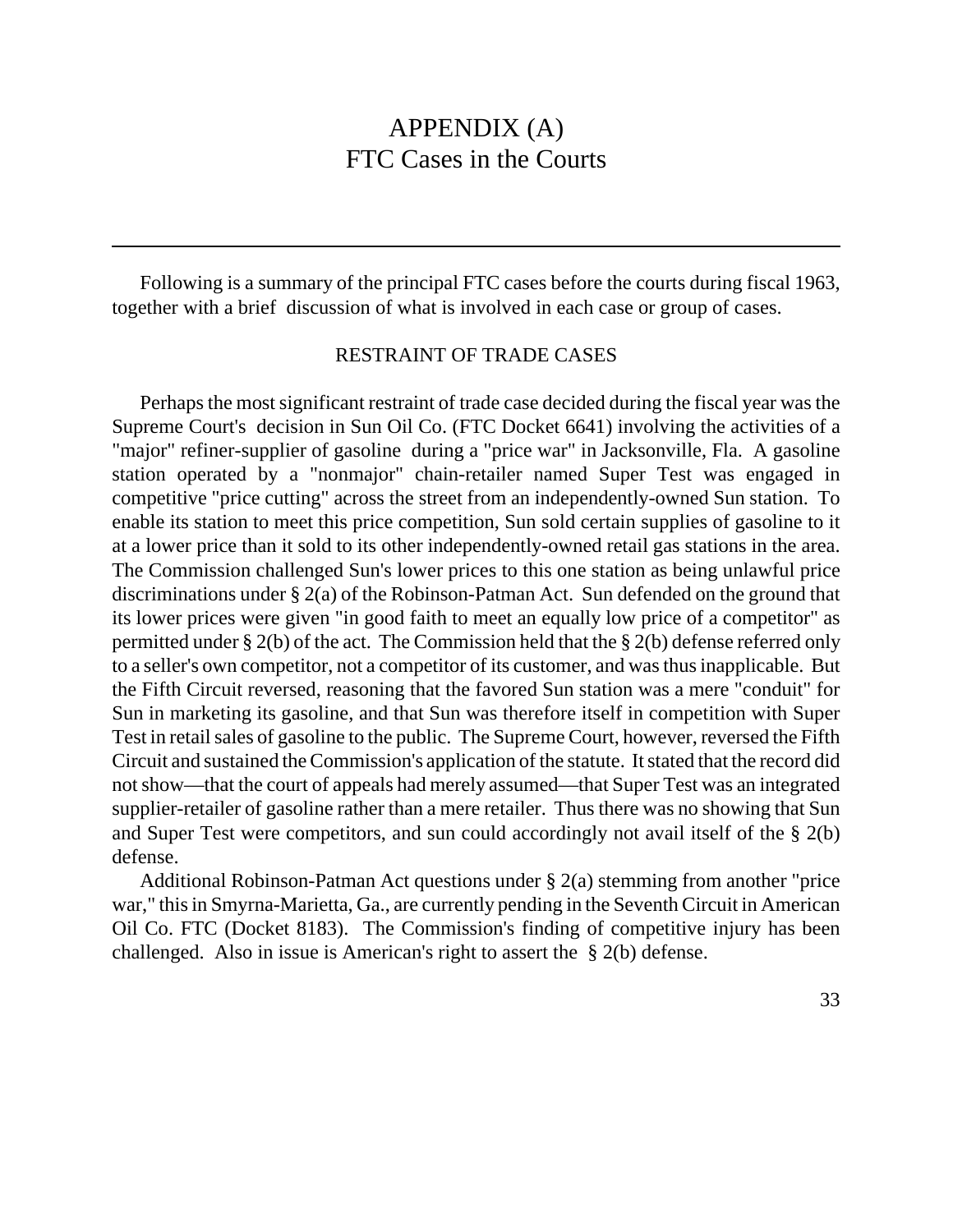Another important decision under  $\S 2(a)$ , involving the application of the  $\S 2(b)$  proviso, occurred in the Seventh Circuit in Sunshine Biscuits, Inc. (FTC Docket 7008). The Commission had ruled that Sunshine could meet a competitor's price under § 2(b) only to retain old customers, and not to acquire new ones. The court reversed, holding that this distinction was not only economically unsound but contrary to the purpose of Congress in enacting the Robinson-Patman Act.

Other § 2(a) cases were pending at the end of the fiscal year in the Ninth Circuit in Tri-ValleyPacking Association (FTC Dockets 7225 and 7496), and in the FifthCircuit inBorden Co. (FTC Docket 7129).

Under the "brokerage" section of the Robinson-Patman Act, § 2(c), the only court decision was that of the Fifth Circuit in Thomasville Chair Co. (FTC Docket 7273). The court set aside the Commission's order and remanded the case to the Commission for further proceedings.

In Central Retailer-Owned Grocers, Inc. (FTC Docket 7121), the Seventh Circuit has been requested to review the question of whether lower prices granted by suppliers to a buying organization, wholly owned by retailer-owned wholesale grocers, were in fact allowances and discounts in lieu of brokerage in violation of § 2(c), in connection with the purchase of "private brand" grocery products on behalf of its members. And the major issue presented in Western Fruit Growers Sales Co. (FTC Docket 8194), pending in the Ninth Circuit, is whether, on brokerage paid in certain transactions by a company engaged in packing, selling, and distributing citrus fruit, the recipients of such brokerage were "the other parties to such transactions" within the meaning of § 2(c), i.e., the actual purchasers (as the Commission concluded), or whether the recipients were acting only as brokers for Western in those transactions.

With regard to § 2(d) of the Robinson-Patman Act, possibly the year's most significant decision was that of the Second Circuit in Vanity Fair Paper Mills, Inc. (FTC Docket 7720). The court in large part upheld the Commission's order. It held that it was not enough that Vanity's salesmen had been "advised" of its policies with respect to special promotional allowances and "instructed to inform [its] customers thereof." On the contrary, the test of "availability" of the challenged promotional allowances could not be satisfied in the absence of a showing by Vanity that its policies had been actually communicated to all competing customers.

The same two favored customers which were involved in Vanity Fair are also involved in another § 2(d) case, Shreveport Macaroni Mfg. Co. (FTC Docket 7719), pending decision in the Fifth Circuit at the close of the year. A prime issue in this case is whether the statutory requirement of interstate commerce has been met, where a Louisiana manufacturer, engaged in interstate commerce, makes disproportionate advertising allowances to two food chain customers, also engaged in interstate commerce, butreselling the productsin issue only in Louisiana, and where the nonfavored competing customers are all located in Louisiana.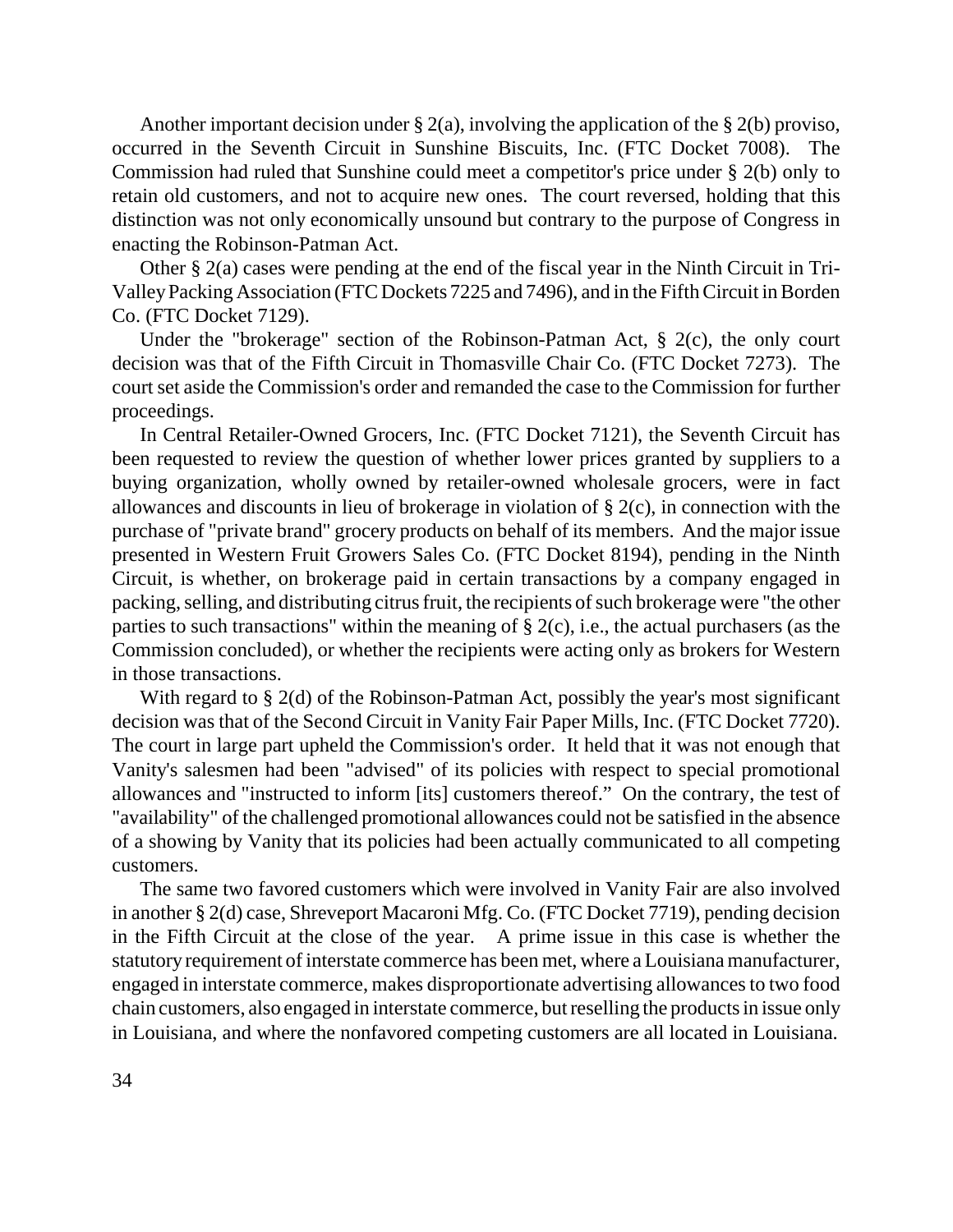The year's only § 2(f) decision was handed down by the Ninth Circuit in Alhambra Motor Parts(FTC Docket 6889), an Automotive Parts "group purchasing" case. The court affirmed that part of the Commission's order prohibiting the inducing or receiving of price discriminations in connection with products on which the "group" merely processed purchase orders, with the manufacturers making drop shipments of the products directly to individual jobber members. But the court set aside that part of the order applicable to products upon which the group performed actual "warehouse distributor" services, and remanded the case to the Commission to determine whether the lower prices to the "group" on those products might be "cost-justified."

In the field of illegal mergers, § 7 of the Clayton Act, the District of Columbia Circuit reviewed and decided Reynolds Metals Co. (FTC Docket 7009). The Commission had found the relevant line of commerce to be the "production and sale of decorative aluminum foil to the florist trade." The court affirmed this finding based upon (1) the trade recognition of decorative aluminum foil as being a separate line of commerce, (2) its distinct customers, and (3) its distinct prices. The court further observed that Reynolds was the largest producer of aluminum foil in the world; that the florist foil converter field was a small industry with only a few firms engaged in the business; that the acquired firm, Arrow Brands, Inc., had accounted for roughly 33 percent of the sales of such foil to the florist industry; and that Arrow's assimilation into Reynolds' enormous capital structure and resources gave Arrow an immediate and illegal advantage over remaining competing converters. The court, however, modified the Commission's order to the extent that it had required divestiture of a manufacturing plant constructed by Reynolds subsequent to the merger.

There were several important merger cases pending at the close of the fiscal year. The Pillsbury Co. (FTC Docket 6000), in the Fifth Circuit, involves the acquisition by Pillsbury of Ballard, its most significant regional competitor in the southeastern United States in the family-flour and flour-base home-mixes lines of commerce; and Pillsbury's acquisition of Duff, a significant competitor in the sale of flour-base home-mixes throughout the United States. Union Carbide Corp. (FTC Docket 6826), pending in the Third Circuit, involves the acquisition by Union Carbide, the second largest chemical company in the United States, of Visking Corp. Union Carbide is the largest producer of polyethylene resins in the country, and Visking was the company's largest single customer for these resins. In addition, Visking was also the country's largest manufacturer of polyethylene film produced from these resins. The Commission found that this merger had probable anticompetitive effects upon other resin producers and film manufacturers. Consolidated Foods Corp. (FTC Docket 7000), in the Seventh Circuit, involves an acquisition by Consolidated Foods, a large diversified processor and seller of food products, of Gentry, Inc., a company primarily engaged in the production of dehydrated onion and garlic. At issue is the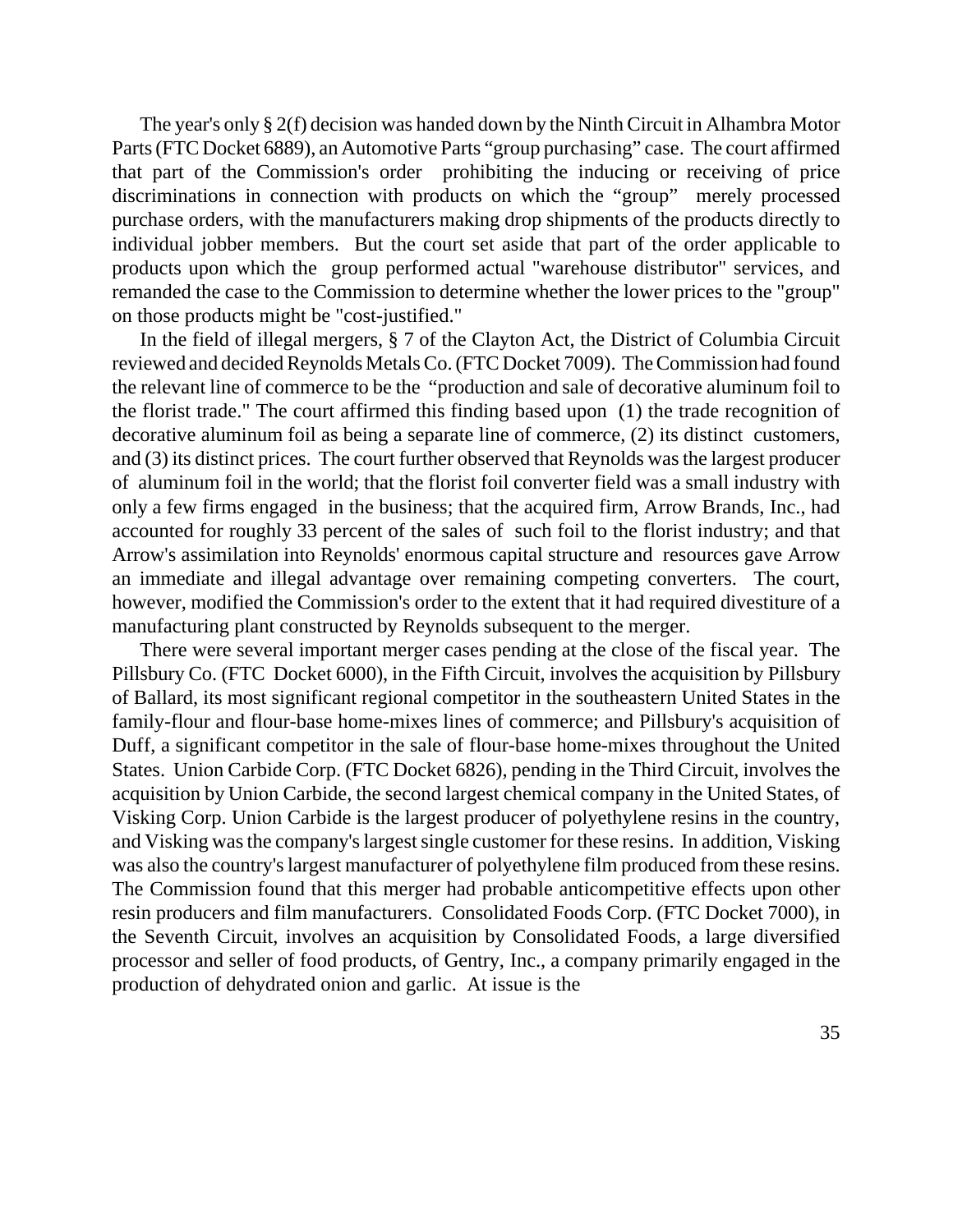competitive effect of the practice of "reciprocity" or "reciprocal buying," whereby Consolidated is now afforded opportunity to use expressed or implied business coercion to induce suppliers to purchase some or all of their dehydrated onion and garlic requirements from Consolidated's Gentry Division.

In restraint of trade cases brought under § 5 of the Federal Trade Commission Act, there were no court decisions during the year. Pending, however, are a series of important related cases in the Fifth, Seventh, and District of Columbia Circuits. At issue is the legality of an arrangement between certain major oil and rubber companies known as the "salescommission plan" for promoting retail sales of tires, batteries, and accessories to the public through gasoline stations. The Commission has concluded that this practice is in restraint of trade and has issued orders requiring the B. F. Goodrich Co. and Texaco, Inc. (FTC Docket 6485), the Goodyear Tire and Rubber Co. and the Atlantic Refining Co. (FTC Docket 6486), and the Firestone Tire and Rubber Co. and Shell Oil Co. (FTC Docket 6487), to cease and desist from this method of doing business.

An important case pending decision in the Third Circuit is Luria Brothers & Co. (FTC Docket 6156), involving Luria and several other companies. This is a highly complex matter involving illegal restrictive agreements and arrangements in the scrap iron and steel industry. In addition, R. H. Macy & Co. (FTC Docket 7869) is currently pending in the Second Circuit. The Commission found that Macy's had violated § 5 in soliciting contributions of \$1,000 each from approximately 750 of its suppliers in connection with its "one-hundreth Anniversary Celebration." In Snap-On Tools Corp. (FTC Docket 7116) and Sandura Co. (FTC Docket 7042), the Seventh and Sixth Circuits have been petitioned to review Commission decisions involving such restraints on competition as resale price maintenance, apportioning of exclusive territories, and restrictions upon resale customers. And in Brown Shoe Co. (FTC Docket 7606), in the Eighth Circuit, at issue is the legality of Brown's retail store franchise program, wherebyin exchange for various benefits given to certain customers by Brown, these customers must allegedly concentrate their purchases of shoes upon lines manufactured by that company.

#### DECEPTIVE PRACTICE CASES

An important area of the Commission's activity against deceptive business practices is that of television advertising. In the consolidated Colgate-Palmolive and Ted Bates & Co. cases (FTC Dockets 5972 and 5986), the First Circuit sustained the Commission's finding that a visual "demonstration" of a shaving cream's ability in shaving sandpaper was deceptive and misleading. However, the court remanded the case to the Commission to rewrite the order. Another case involving a television advertising "demonstration," also involving the properties claimed for a shaving cream product, is currently awaiting decision in the Fifth Circuit in Carter Products, Inc. (FTC Docket 7943).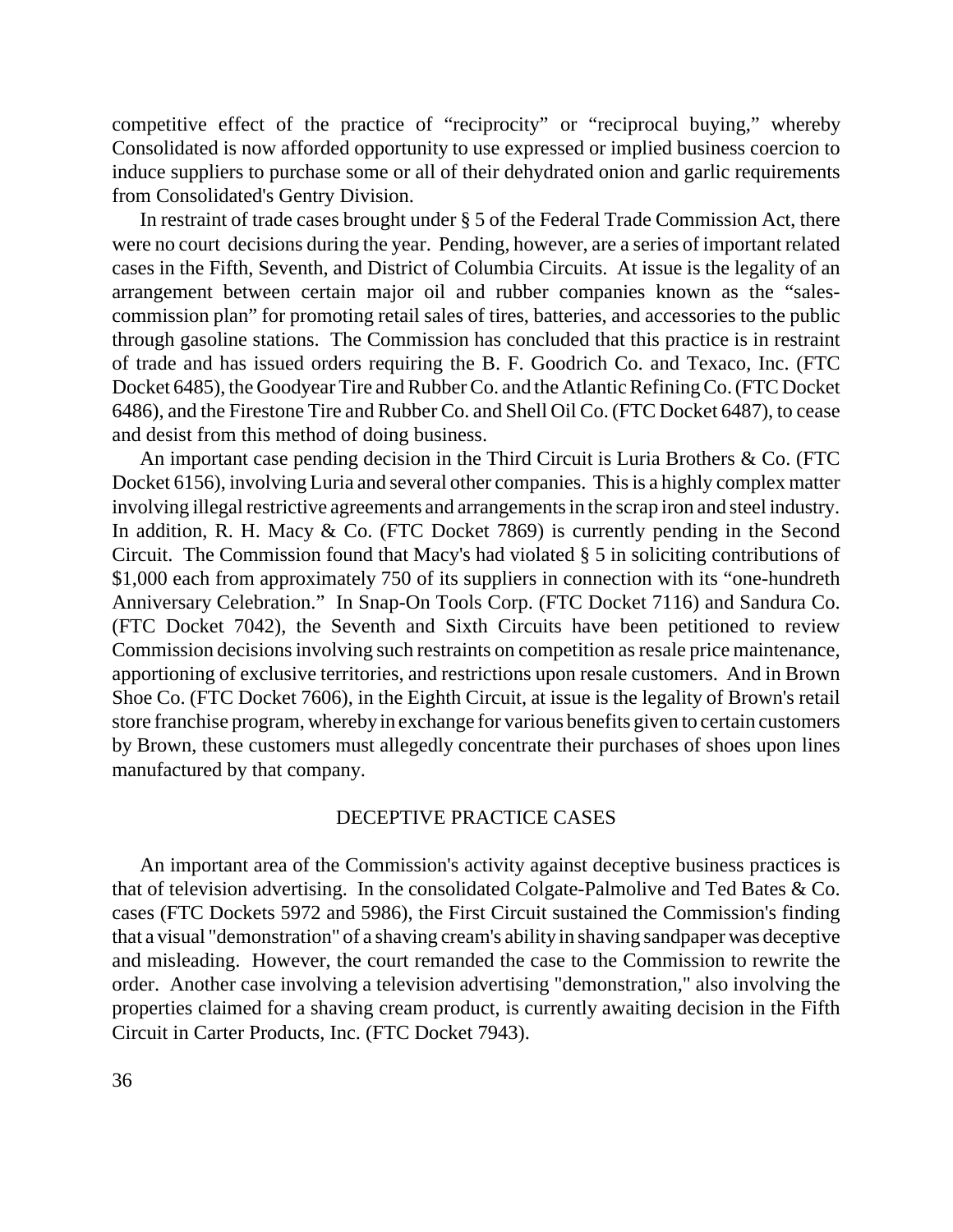"Fictitious pricing" is another important facet of the Commission's deceptive practices activity. Probably the year's leading decision in this field was rendered by the District of Columbia Circuit in Giant Food, Inc. (FTC Docket 7773). This case involved the use of the term "manufacturer's list price" by a retailer of housewares, electrical appliances, and other merchandise. The Commission held, and the court affirmed, that the use of this term was false and deceptive where the "manufacturer's list price" was not the regular and usual trade area retail price of the merchandise. In Rayex Corp. (FTC Docket 7346), the particular method of fictitious pricing under scrutiny in the Second Circuit was that of "pre-ticketing" sun glasses. This is a practice whereby certain manufacturers and distributors attach distinctive labels or stickers to their wares, setting forth prices and other information, prior to distributing such goods to dealers who sell them at retail to the general public. As the court noted, this practice can lead to deception when retail dealers habitually market a product in a given trade area at prices substantially less than the pre-ticketed price. While the court expressed "complete agreement" with the Commission's efforts to stamp out this practice, it set aside the Commission's order in Rayex because of the insufficiency of the evidence. Pending decision in the Third Circuit at the close of the fiscal year, was the Commission's decision in Regina Corp. (FTC Docket 8323). The practice challenged in that case was the use by an appliance manufacturer of price lists containing "manufacturer's list" or "suggested list" prices. The Commission found that by means of such lists, Regina not only misrepresented the usual and customary retail prices of its products, but placed an instrument of consumer deception in the hands of retail dealers. "Fictitious pricing" was also involved in the Commission's "watch" cases. In Helbros Watch, Co. (FTC Docket 6807), the District of Columbia Circuit affirmed the Commission's finding that Helbros had unlawfully engaged in false "pre-ticketing."

In Waltham Watch Co. (FTC Docket 7997), the Seventh Circuit affirmed the Commission's cease-and-desist order, where a successor corporation to the original Waltham Watch Co. had licensed the use of the famous name "Waltham" in connection with watches and clocks imported from Germany, when such fact was not disclosed to the public. In another significant case, Mary Carter Paint Co. (FTC Docket 8290), pending in the Fifth Circuit, the primary issue presented is Mary Carter's use of the word "free" in its advertising and merchandising of paint.

In the area of "drug" advertising under § 12 of the Federal Trade Commission Act, the Commission sought a temporary injunction under § 13(a) to restrain certain advertising by Sterling Drug, Inc. (FTC Docket 8554) of its product, Bayer Aspirin. The District Court for the Southern District of New York denied the injunction, and on appeal, the Second Circuit likewise held that the Commission had failed to make a sufficient showing for the granting of an injunction prior to the completion of the administrative proceedings.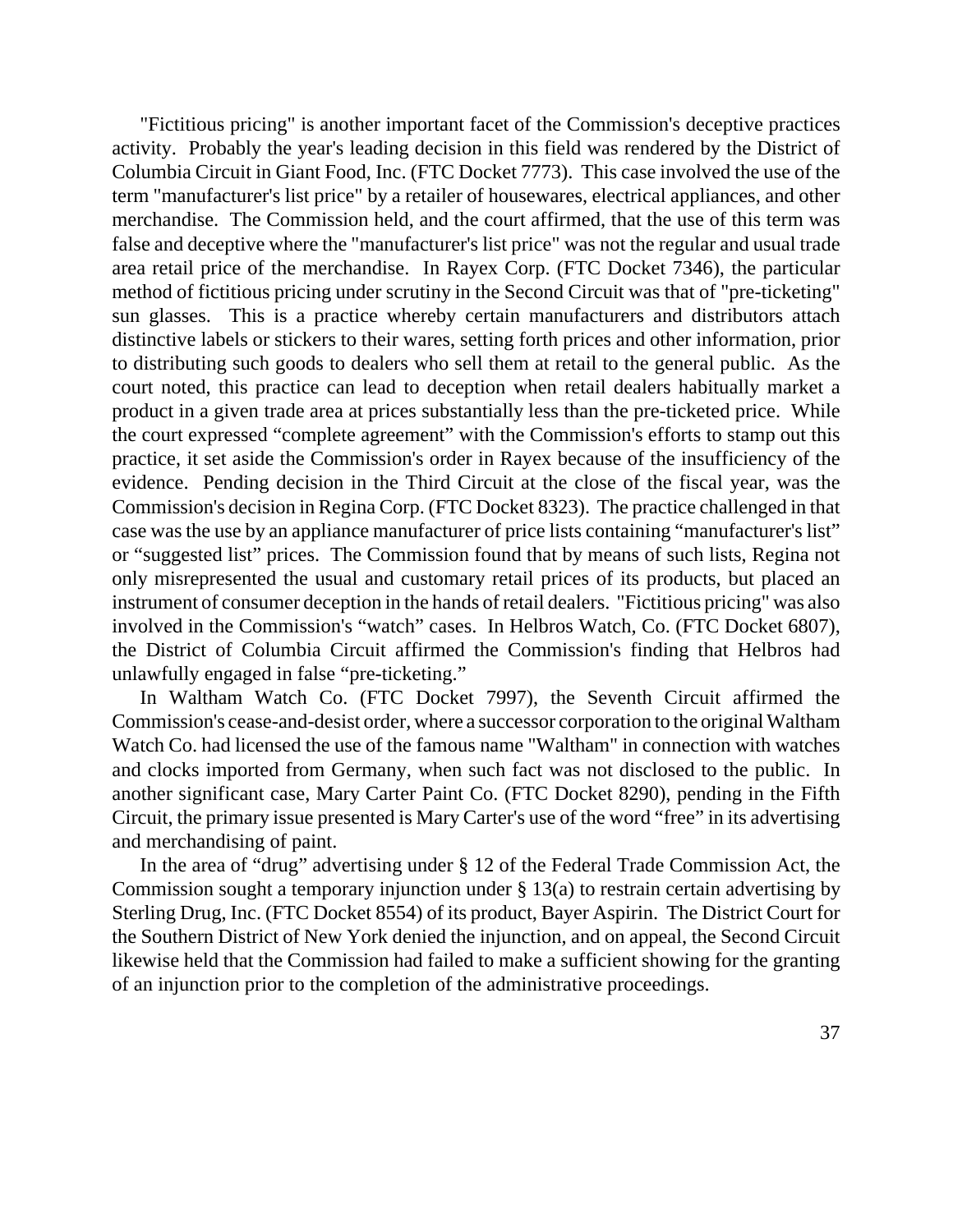In Damar Products, Inc. (FTC Docket 7769), the Commission held that Damar had falsely advertised that its "vibrator" device would cause weight reduction, and would firm and tone sagging muscles. On appeal to the Third Circuit, the chief question was that of "abandonment" of such claims. The court affirmed the Commission's findings and order, stating that the record before it fully justified the Commission's insistance that its order remain in effect, notwithstanding the alleged discontinuance. And in National Bakers Service, Inc. (FTC Docket 7480), the Seventh Circuit has been petitioned to review a decision of the Commission regarding allegedly false advertising of the dietary properties of "Hollywood" bread.

#### MISCELLANEOUS CASES

Throughout the year, the Division remained active in enforcing compliance with subpoenas in the courts. Of these proceedings, perhaps the most outstanding were the following. In Standard American, Inc. (FTC File 612 3348), the Third Circuit rejected arguments that the subpoenas in question were burdensome and oppressive, and that the production of the requested documents must be before a member of the Commission or one of its hearing examiners, rather than returnable before an attorney-examiner. In Moore Business Forms, Inc. (FTC Docket 7086), the District of Columbia Circuit affirmed orders of the district court directing compliance with certain specifications of a Commission subpoena. The court stated that when the subpoena was placed alongside the Commission's complaint, it could not agree with the contention that the information requested was plainly irrelevant to the charges. In John R. and Natalia E. Harrell (FTC File 612 3895), the Seventh Circuit reversed a holding of the district court that under § 9 of the Federal Trade Commission Act, the Commission was empowered to subpoena only documentary evidence of corporations being investigated or proceeded against, and that § 9 did not apply to individuals.

The Holland Furnace Co. case (FTC Docket 6203), an important criminal contempt proceeding, remained pending in the Seventh Circuit throughout the year. Upon the Commission's petition, the court had last year issued an order to show cause why Holland should not be held in criminal contempt for willful violations of the Commission's courtenforced order prohibiting various unfair and deceptive representations and practices in the sale of furnaces and furnace parts to the public. During the present year the court issued further show cause orders against certain individuals. In another criminal contempt proceeding, the Ninth Circuit found Sydney Floersheim (FTC Docket 6236) not guilty of criminally violating the Commission's court-enforced order prohibiting the use of deceptive "skip-tracing" forms to locate delinquent debtors.

In Lafayette Iron Works (FTC File 345 6736), the Commission, pursuant to § 9 of the Federal Trade Commission Act, filed a complaint in the district court in New Jersey to compel compliance with an order of the Commission requiring a special financial and statistical report, and to obtain judgment 38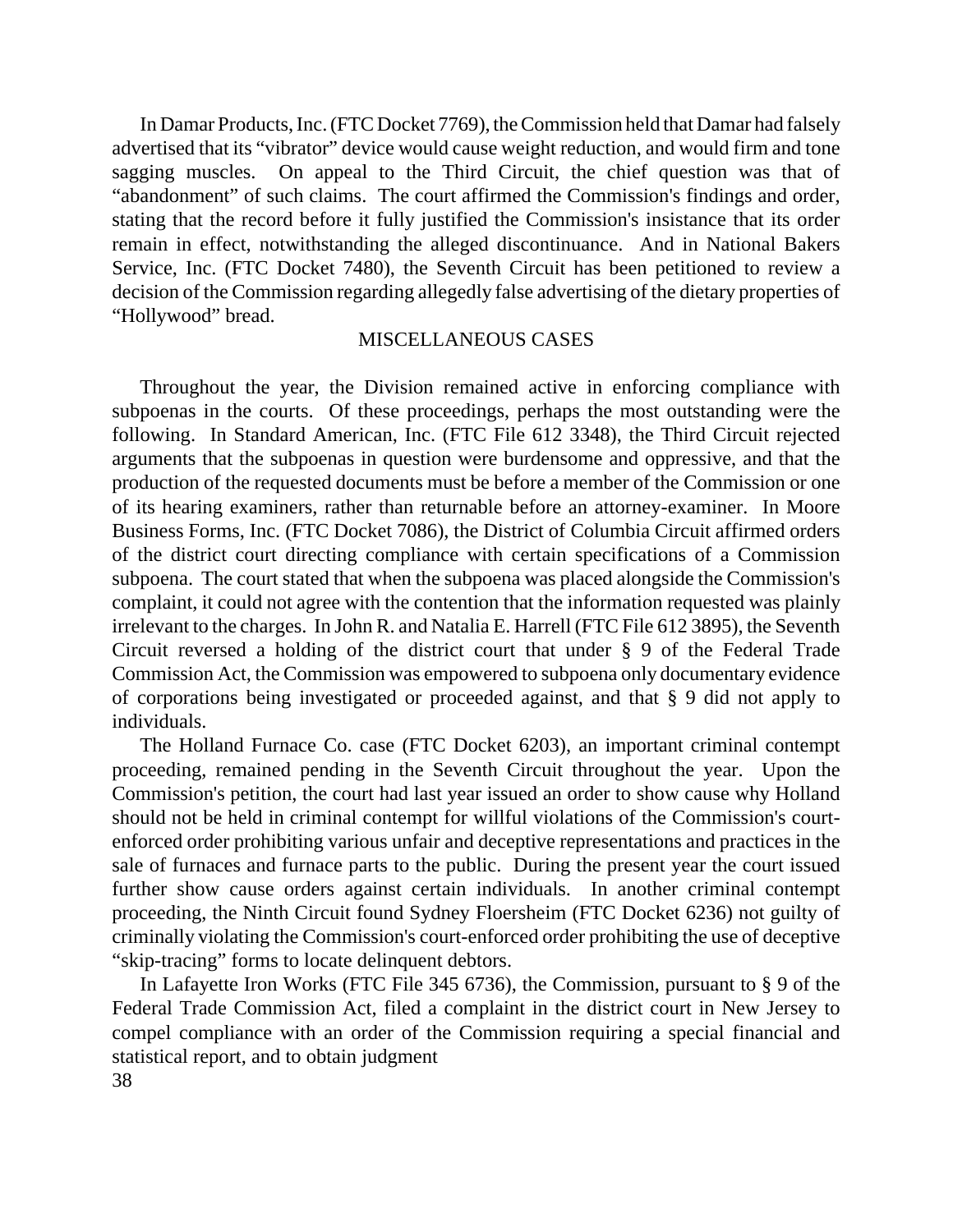for statutory penalties under § 10 of the act. This case was pending at the close of the year. Also pending was Columbia Southern Chemical Corp. (FTC Docket 3519), a complaint in the district court in Northern Ohio for civil penalties of \$1 million for violation of the Commission's cease-and-desist order prohibiting conspiracy to fix prices in the distribution of calcium chloride.

In H. M. Prince Textiles, Inc. (FTC Docket 6081) a civil suit was filed in the Southern District of New York on certification to the Attorney General by the Commission seeking civil penalties for an alleged violation of the Commission's order under the Wool Products Labeling Act. This proceeding was unique in that for the first time in the history of the FTC where an outstanding order was involved, it asked for a preliminary injunction as respects the products charged to be in violation as well as for an order in the nature of mandamus under section 9 of the Federal Trade Commission Act commanding obeyance to the Commission's cease-and-desist order.

There were a number of actions filed against the Commission in Federal courts in fiscal 1963. A petition for mandamus filed by Coty, Inc. (FTC Docket 3325), in the Third Circuit, to have the Commission reopen proceedings to consider modifying its order to cease and desist was denied. A decision of the district court in Washington, D.C., dismissing a suit filed by Carl Brandenfels (FTC File 602 3654), was affirmed by the District of Columbia Circuit on appeal. Brandenfels had sought to enjoin the Commission from investigating his hair and scalp treatment business. A complaint for declaratory judgment and injunctive relief filed by John Kaslow, t/a J. C. Martin Co. (FTC Docket 6145) was dismissed by the district court on the Commission's motion for summary judgment. Kaslow has appealed to the District of Columbia Circuit. His petitions for stay of judgment have been denied by the district court, the court of appeals, and by the Supreme Court. Sears, Roebuck & Co. (FTC Docket 8069) also filed suit for declaratory judgment and injunction against the Commission in the District Court for the District of Columbia. Sears sought to prevent the Commission from remanding the proceeding against it to the hearing examiner. The court granted the Commission's motion for summary judgment. However, in a similar complaint filed by J. Weingarten, Inc. (FTC Docket 7714), the District Court for the Eastern District of Texas (Beaumont Division) enjoined the Commission from remanding a case for the taking of additional evidence before the examiner. At the close of the year, an appealable order had not been entered.

In addition to the above, there were a number of suits for declaratory judgment and injunctive relief filed regarding the extent to which parties are entitled to be represented by counsel in public and nonpublic investigational hearings conducted by the Commission. Falling within this category are cases such as Wanderer (Midwest Warehouse Distributors) (FTC Docket 6888) — involving six separate complaints; Mead Corp. (FTC File 571 0656); Hall (Kroger) (FTC File 621 0823); and Archer (Denver Milk) (FTC File 611 0519) involving four separate complaints. Most of the questions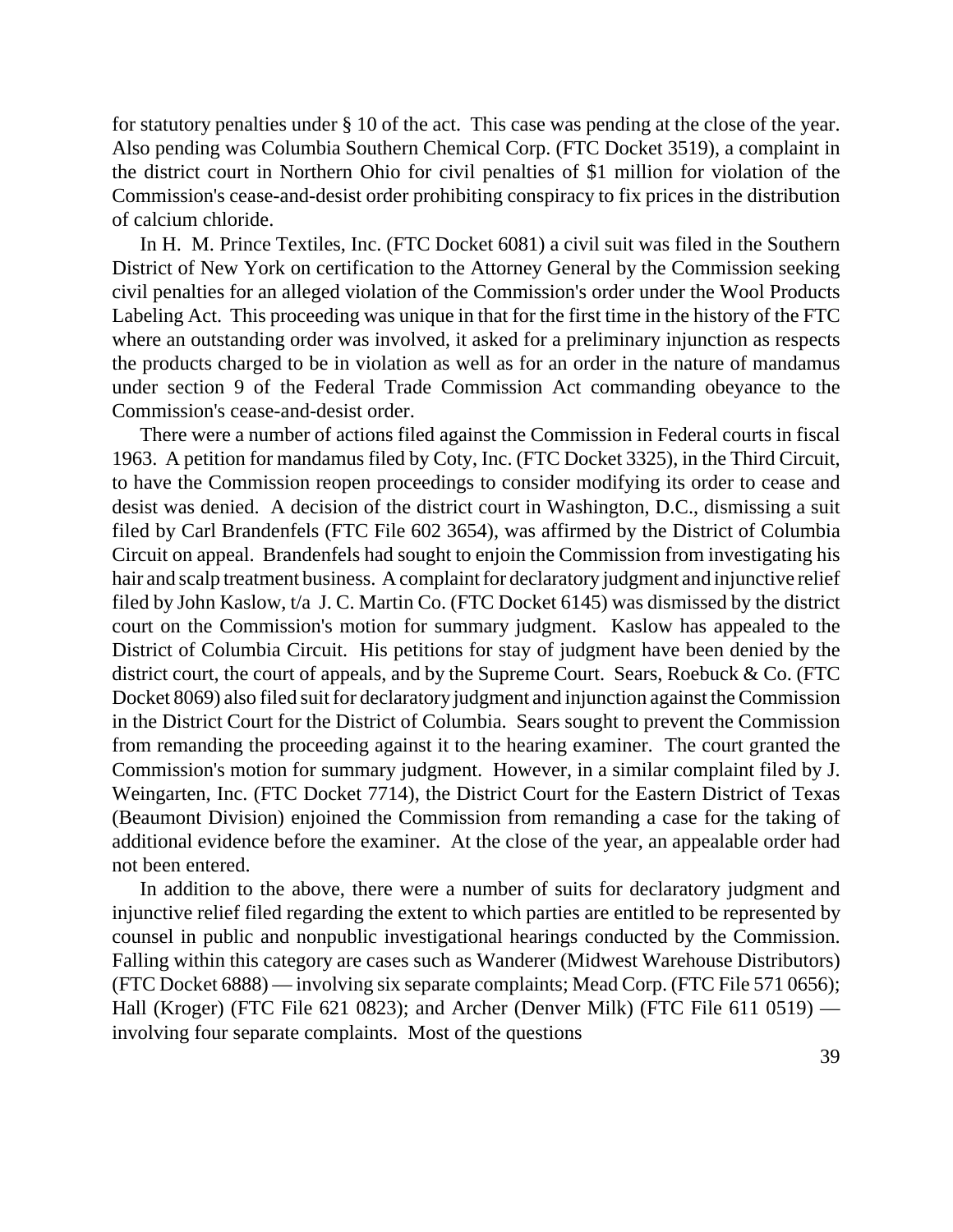raised in Wanderer, Hall, and Archer have now been clarified by the Commission's decision in Mead Corp. In the continuing litigation in Mead Corp., however, the validity of this decision is challenged.

A complaint filed by Grove Laboratories (FTC File 612 4053) in district court in Washington, D.C., for declaratory judgment and injunctive relief was pending at the close of the year. Grove is resisting compliance with a Commission order requiring the filing of a special report in connection with a matter under investigation. It seeks safeguards beyond those accorded by statute and regulation regarding the confidentiality of trade secrets. Another pending matter in the same court filed by Graber Mfg. Co. (FTC Docket 8038), concerns the conditions under which in camera status should be accorded to documents received in evidence in an adjudicatory proceeding.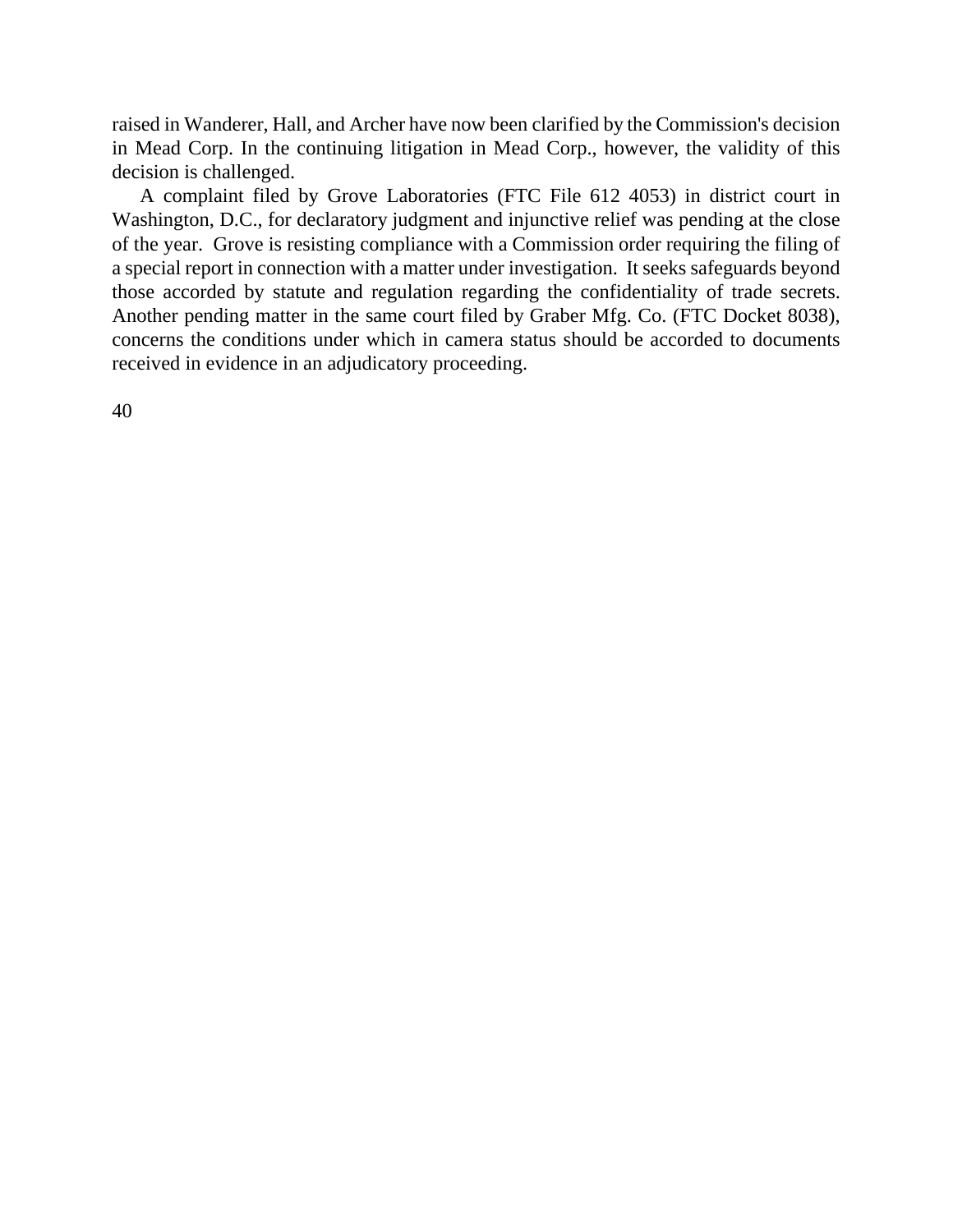# APPENDIX (B) Statutes Pertaining to the Federal Trade Commission

The authority and powers of the Federal Trade Commission in the main are drawn from the following statutes:

1. Federal Trade Commission Act, approved September 26, 1914 (38 Stat. 717), and subsequently amended as indicated below.

2. Clayton Act, sections 2, 3, 7, 8 and 11, approved October 15, 1914 (38 Stat. 730, 731, 732), amended as indicated below.

3. Webb-Pomerene Export Trade Act, approved April 10, 1918 (40 Stat. 516).

4. Wheeler-Lea Act, approved March 21, 1938 (52 Stat. 111), amending the Federal Trade Commission Act.

5. Robinson-Patman Act, approved June 19, 1936, and amendment thereto approved May 26, 1938 (49 Stat. 1526; 52 Stat. 446), revising and extending section 2 of the Clayton Act.

6. Wool Products Labeling Act of 1939, approved October 14, 1940 (54 Stat. 1128).

7. Public Law 15, 79thCongress, approved March 9, 1945, "An Act to expressthe intent of the Congress with reference to the regulation of the business of insurance" (59 Stat. 33).

8. Lanham Trade Mark Act, approved July 5, 1946 (60 Stat. 427).

9. Oleomargarine Act, approved March 16, 1950, amending Section 5 of the Federal Trade Commission Act respecting civil penalties, and section 15 respecting misleading advertisement of oleomargarine or margarine (64 Stat. 20).

 10. Public Law 899, 81st Congress, approved December 29, 1950, the so-called antimerger legislation, amending and extending section 7 of the Clayton Act (64 Stat. 1125).

11. Fur Products Labeling Act, approved August 8, 1951 (65 Stat. 175).

 12. Flammable Fabrics Act, approved June 30, 1953, and amendment thereto approved August 23, 1954 (67 Stat. 111; 68 Stat. 770).

 13. Packers and Stockyards Act Public Law 85-909, 85th Congress, approved September 2, 1958 (72 Stat. 1749).

41